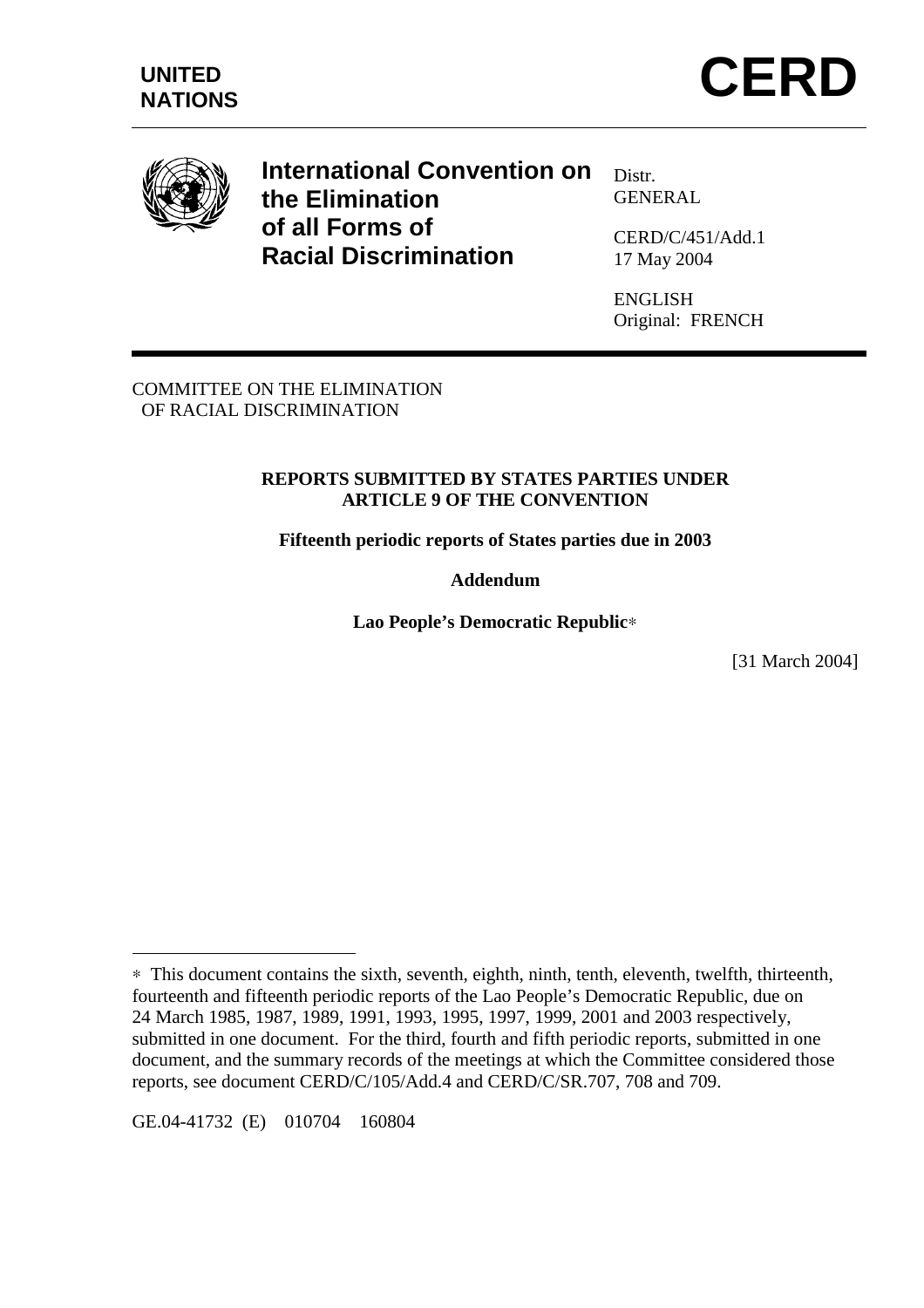# **CONTENTS**

|              |                                            | Paragraphs | Page |
|--------------|--------------------------------------------|------------|------|
| Introduction |                                            | $1 - 5$    | 3    |
|              |                                            | $6 - 14$   | 3    |
| $\Pi$ .      | INFORMATION RELATING TO ARTICLES 2 TO 7 OF | $15 - 80$  | 6    |
|              |                                            | $15 - 29$  | 6    |
|              |                                            | $30 - 31$  | 10   |
|              |                                            | $32 - 34$  | 10   |
|              |                                            | $35 - 59$  | 11   |
|              |                                            | $60 - 65$  | 20   |
|              |                                            | $66 - 80$  | 21   |
|              |                                            |            |      |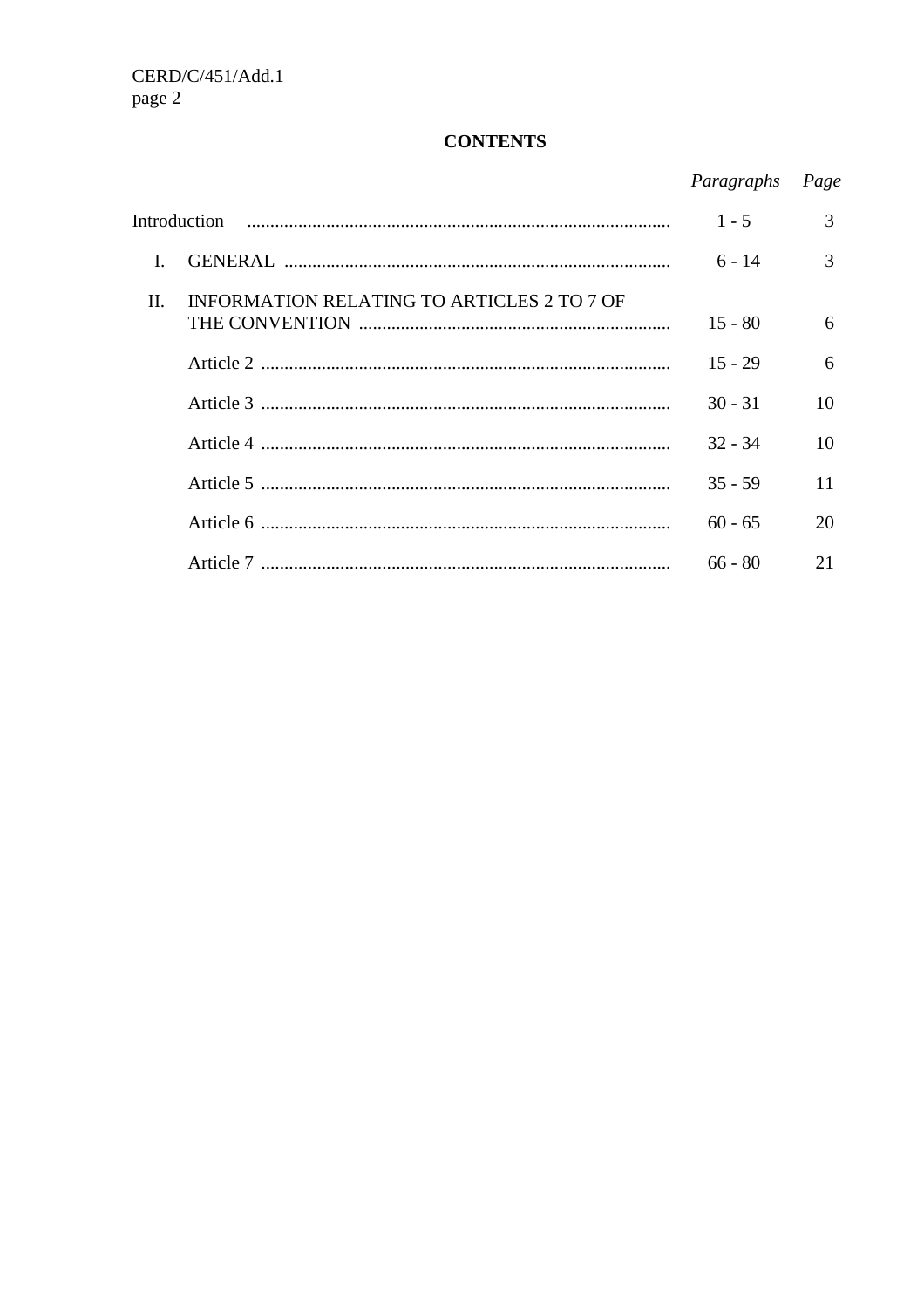## **Introduction**

1. Since signing the International Convention on the Elimination of All Forms of Racial Discrimination on 22 February 1974, the Lao People's Democratic Republic has submitted two periodic reports under article 9, paragraph 1, of the Convention. The first, dated 9 January 1978, contained the initial report and the second periodic report, submitted in one document, while the second, dated 19 June 1984, contained the third, fourth and fifth periodic reports, also in one document. The Lao People's Democratic Republic has been unable to submit any reports since then.

2. The fact that the Lao People's Democratic Republic has not submitted any reports does not mean, however, that it does not wish to fulfil its obligations as a party to the Convention or to cooperate with the Committee on the Elimination of Racial Discrimination.

3. The reason for the reporting backlog is that the Lao People's Democratic Republic has been going through a period of transition and administrative reform, at both the central and the local levels, while at the same time trying to overcome economic difficulties, build up its infrastructure and draft new legislation. In addition, there is a lack of staff with report-writing expertise, and this is compounded by the fact that each official has several tasks to do.

4. The Lao People's Democratic Republic faces this kind of problem in reporting not only under the International Convention on the Elimination of All Forms of Racial Discrimination but also under the other human rights instruments to which it is a party, particularly the Convention on the Elimination of All Forms of Discrimination against Women and the Convention on the Rights of the Child.

5. Consequently, the present report contains the sixth, seventh, eighth, ninth, tenth, eleventh, twelfth, thirteenth, fourteenth and fifteenth periodic reports of the Lao People's Democratic Republic, due on 24 March 1985, 1987, 1989, 1991, 1993, 1995, 1997, 1999, 2001 and 2003 respectively, submitted in one document; it has been prepared in accordance with the guidelines of the Committee on the Elimination of Racial Discrimination.

## **I. GENERAL**

6. The Lao People's Democratic Republic is a developing country, and one that is exposed to frequent natural disasters. It has a population of 5.3 million,**<sup>1</sup>** made up of 49 ethnic groups.**<sup>2</sup>** More than 80 per cent of the population lives in remote and isolated rural areas. A 1997-1998 study on spending and consumption found that some 39 per cent of the population was still living below the poverty line.**<sup>3</sup>** The standard of education is not high enough, public health services are not very extensive and the country still lags behind in science and technology. Part of the population is still in thrall to animism. Wide development gaps still persist between urban and rural areas and from region to region and social class to social class.

7. In 1986, the Government adopted a comprehensive reform policy. In the economic sphere, the central planning system was reoriented towards market mechanisms, encouragement was given to all economic sectors, and all sectors are now equal before the law. The State recognizes private property, including the rights of use, transfer and inheritance of land. Most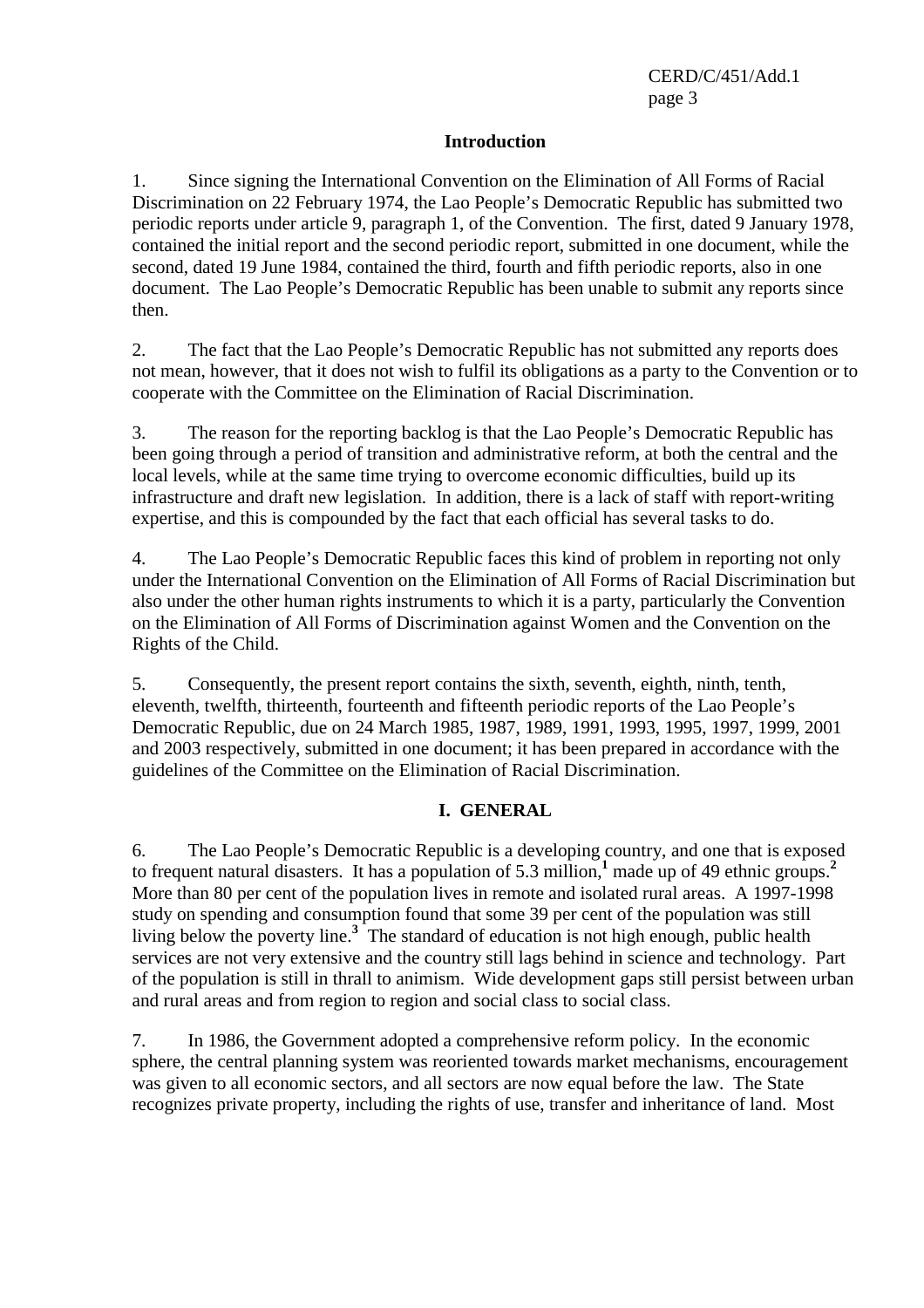farmers have begun to switch over from subsistence to commercial farming; the economy continues to develop but it still lacks a solid foundation and domestic saving is negligible.

8. In the political sphere, the National Assembly (Parliament) has enacted more than 50 pieces of legislation since 1989, to lay the foundation of the rule of law; these include a Constitution - promulgated on 15 August 1991 and amended on 6 May 2003 - and various laws protecting and guaranteeing the rights, liberties and interests of Lao citizens, including:

The Criminal Code, No. 29/APS, of 23 December 1989, amended 10 April 2001;

The Code of Criminal Procedure, No. 30/APS, of 23 December 1989;

The People's Courts Act, No. 32/APS, of 23 December 1989;

The Office of the Public Prosecutor Act, No. 31/APS, of 23 December 1989;

The Property Act, No. 01/90/APS, of 27 June 1990;

The Inheritance Act, No. 03/90/APS, of 27 June 1990;

The Code of Civil Procedure, No. 09/90/APS, of 29 November 1990;

The Lao Nationality Act, No. 06/90/APS, of 29 November 1990;

The Family Act, No. 07/90/APS, of 29 November 1990;

The National Assembly Act, No. 005/AN, of 25 February 1993, amended 6 May 2003;

The Labour Act, No. 02/94, of 14 March 1994;

The Forestry Act, No. 01/96, of 11 October 1996;

The Land Act, No. 01/97/AN, of 12 April 1997, amended 23 October 2001;

The National Assembly (Elections) Act, No. 05/97/AN, of 12 April 1997;

The Education Act, No. 03/AN, of 8 April 2000;

The Health (Hygiene-Prophylaxis and Promotion) Act, No. 01/AN, of 10 April 2001.

9. Generally speaking, the Lao People's Democratic Republic has a range of assets and broad potential - not least, of course, an abundance of natural resources - and has taken an appropriate line in its national development policy, particularly on the question of ethnic groups, as a result of which the ties between the country's various ethnic groups, who have long lived side by side in harmony and traditionally shown mutual solidarity, have been further strengthened. All of this helps maintain political stability within the country and peace and security within society. In practice there is no discrimination between the various ethnic groups in the Lao People's Democratic Republic; no one group has ever been dominated by another and no group lives separately, occupying vast areas of land, as happens in some countries.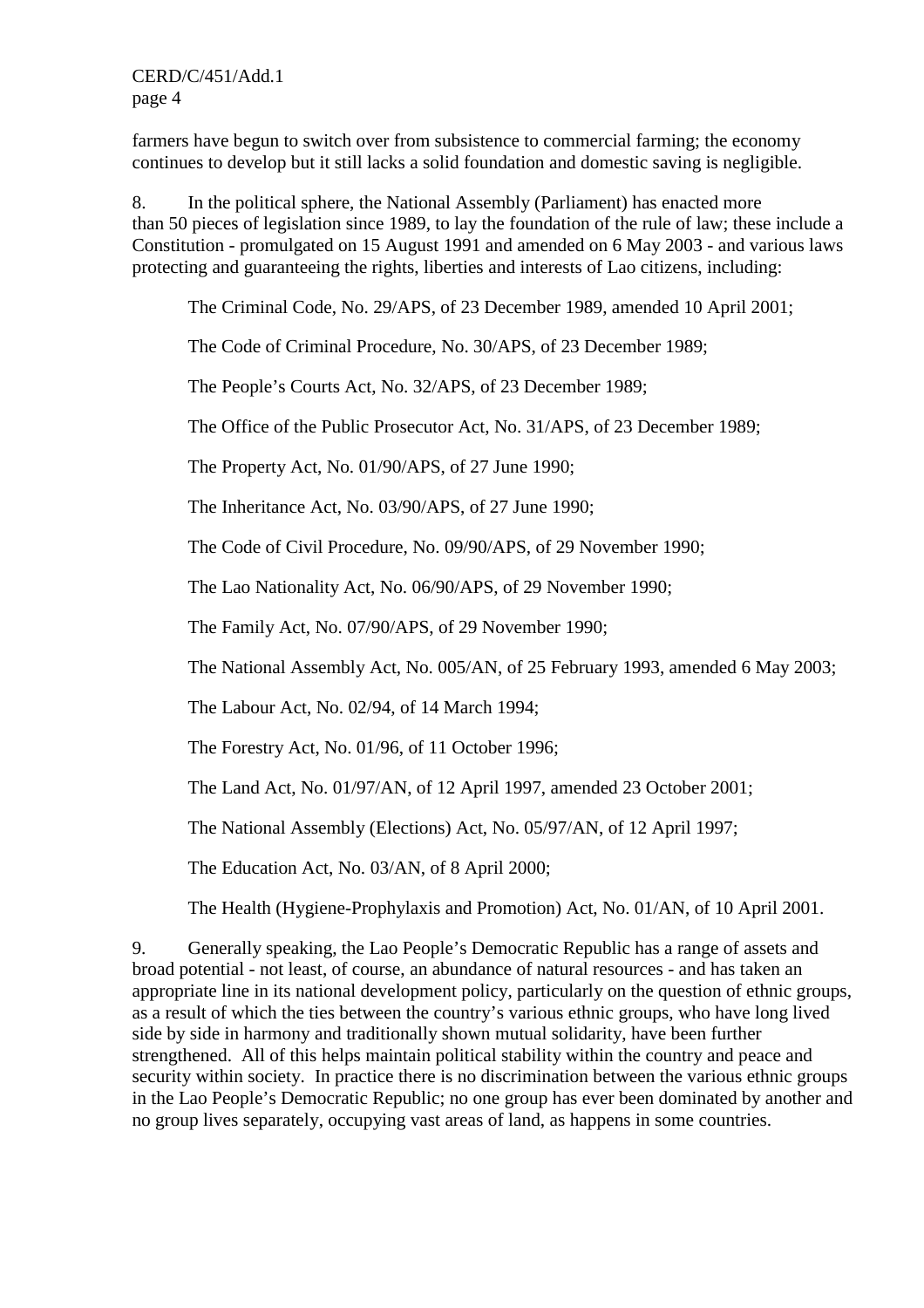10. There is an old Lao saying, "One tree is not a fence; the country cannot move on if the people will not follow." This saying, which the nation has taken as a precept and a warning, only serves to underline the strength of the ethnic groups' ties of solidarity. The country's history has also shown how the people's unwavering solidarity has been a determining factor in the very existence of the nation and its development. In keeping with this precept, the Party and the Government have at every stage of the Lao revolution always sought the support of the people, enhanced the power of the people, and made every effort to foster the multi-ethnic people's spirit of mastery over the country in all spheres of activity and respond to its aspirations and legitimate interests.

11. In terms of administrative organization, the Lao People's Democratic Republic is now divided up as follows: Vientiane, the capital, which is a prefecture; 16 provinces and one special zone; 141 districts; and 11,640 villages. The prefecture of Vientiane, the provinces and the special zone are administered by the prefect, the provincial governors and the chief of the special zone, respectively; all of these have the same rank. The districts have district chiefs and the villages have village heads. The Prefect of Vientiane, the provincial governors, the chief of the special zone, the district chiefs and the village heads have deputies to assist them (Constitution, new art. 75). The prefect, the governors, the chief of the special zone and the district chiefs are appointed by the Government, while the village heads are directly elected by the villagers themselves. As to the political system, under the terms of the Constitution, the Lao People's Democratic Republic is "a people's democratic State. All power is vested in and is exercised by the people, in the interests of the multi-ethnic people of all social strata, with workers, farmers and intellectuals forming the hub" (art. 2). "The right of the multi-ethnic people to be master of the country is exercised and guaranteed through the functioning of the political system, with the Lao People's Revolutionary Party as the lead component" (art. 3).

12. Since the Lao people is made up of various ethnic groups, the Party and the Government have always stressed the importance of the ethnic question, the need to thoroughly educate the multi-ethnic people in the spirit of national unity, solidarity and mutual love and assistance. They have also established a fairly detailed policy and taken a number of measures to meet the needs of the multi-ethnic Lao people.

13. The broad lines of this policy are as follows:

Strengthening of the national spirit;

Equality between the ethnic groups;

Reinforcement of solidarity between the ethnic groups;

Reinforcement of the multi-ethnic people's collective spirit of mastery;

 Resolution of disputes and grudges and narrowing of the economic and cultural gaps between ethnic groups;

Progressive improvement in the living conditions of the multi-ethnic people;

Development of the cultural traditions and customs specific to the various ethnic groups;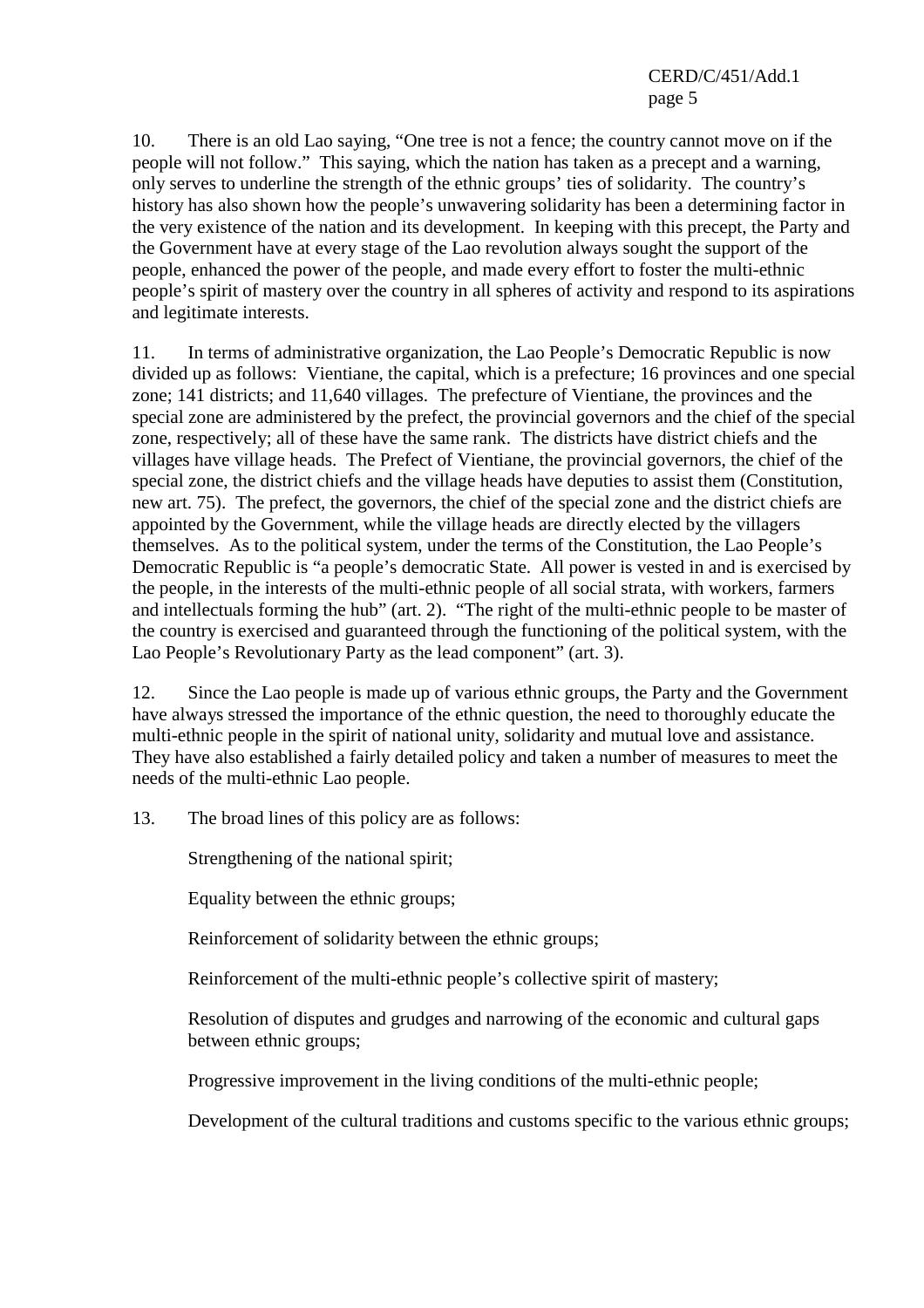Development of ethnic groups' ability to take part in public life.

14. This has been a consistent policy of the Party and the Government, and the Lao Front for Nation Building (FLEN) has been entrusted with its realization; other mass organizations have been entrusted with tasks that fall within their sphere of responsibility. Meanwhile, the policy has also been enshrined in the Constitution and the law. The rights and interests of the multi-ethnic people are thus protected and guaranteed under the law.

## **II. INFORMATION RELATING TO ARTICLES 2 TO 7 OF THE CONVENTION**

### **Article 2**

### **Legislative and political sphere**

15. In accordance with article 8 of the Constitution of the Lao People's Democratic Republic, the "State pursues a policy that aims to foster solidarity and equality between the various ethnic groups. All ethnic groups have the right to preserve and develop their way of life, traditions and cultures, in addition to those of the nation. Any act calculated to cause division or discrimination among ethnic groups is forbidden. The State shall take all measures to develop and continually raise the economic and social level of all ethnic groups".

16. The "solidarity of the multi-ethnic population" refers to the ties, relationships, cooperation and mutual assistance that exist between the ethnic groups and between each ethnic group and the Lao nation as a whole. This solidarity means that:

 (a) All ethnic groups must respect one another and root out once and for all the prejudices and vestiges of mutual mistrust bequeathed by history, which could otherwise raise obstacles and breed ill will between them;

 (b) All ethnic groups must love one another and unite in building awareness of national unity; they should resist parochialism, patronage and ethnic sectarianism, refrain from developing an inferiority or superiority complex with regard to other ethnic groups and reject the scheming of troublemakers seeking to undermine their solidarity;

 (c) All ethnic groups must sincerely support and aid one another so as to move forward together. Those already at a fairly advanced level, motivated by fellow feeling, must support, assist, counsel and guide those who lag behind; for their part, the latter must persevere in their efforts to raise themselves to the level of the former so that, together, they may take control of their own lives and of the national destiny, and thereby build a new and truly prosperous life.

17. "Equality of the multi-ethnic population" refers to equal rights in the political, economic, cultural and social spheres, national defence and public safety, protection and safeguarding of the core rights and interests of each ethnic group, based on government policy. It means that citizens are equal in the exercise of their rights and the performance of their duties towards their native land, as prescribed by the Constitution and the laws.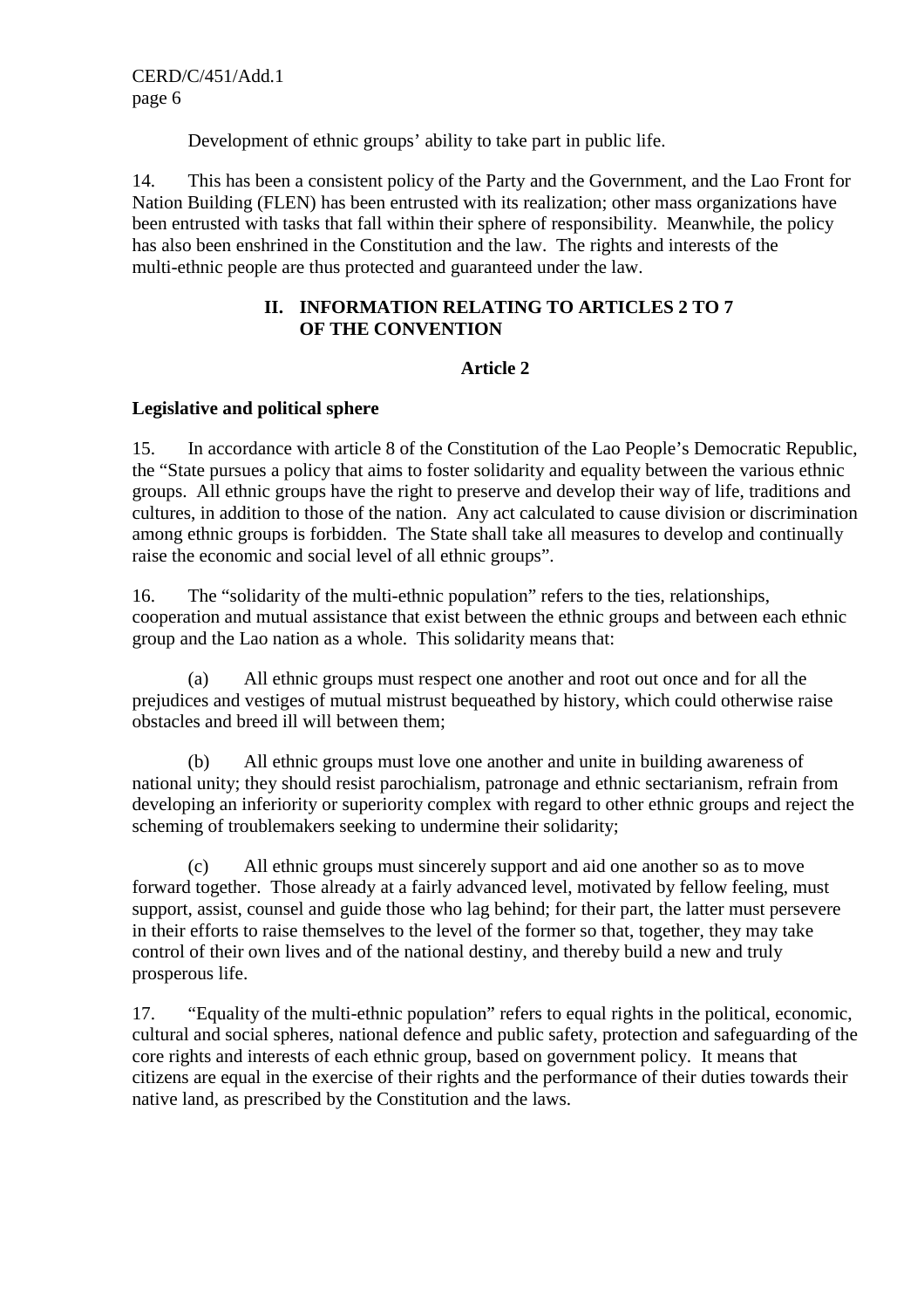## CERD/C/451/Add.1 page 7

18. The provision forbidding any act calculated to cause division or discrimination between ethnic groups makes no distinction between acts performed by the authorities or State agencies and those performed by individuals. It also extends to any form of encouragement or support for discrimination, irrespective of who performs this act. Thus, in the Lao People's Democratic Republic, there is no government policy, law or regulation conducive to or tolerant of discrimination among ethnic groups. Quite the reverse, if disagreements arise between persons from the same ethnic group or from different ethnic groups, or between civil servants, military personnel and civilians in connection with an act contrary to the ethnic policy of the Party and the State, the competent authorities must settle the matter in a timely manner, in accordance with policy, laws, regulations, customs, cultures, traditional solidarity and national harmony, so as to avoid the unnecessary prolongation of such disputes.

19. Events have shown that, to strengthen solidarity between different ethnic groups and social strata, a national unity front must be established on the basis of an alliance between workers, peasants, intellectuals and patriotic social classes. It is therefore necessary to strengthen the guidelines given to FLEN,<sup>4</sup> the Lao People's Revolutionary Youth League (JPRL), the Union of Lao Women (UFL) and the Federation of Lao Trade Unions (FSL)**<sup>5</sup>** to enable them to perform their respective roles more effectively. Article 7 of the Constitution states that: "The Lao Front for Nation Building, the Federation of Lao Trade Unions, the Lao People's Revolutionary Youth League, the Union of Lao Women and social organizations are focal points for strengthening solidarity and mobilizing the social strata of all ethnic groups to participate in building and protecting the nation, thereby developing popular sovereignty and protecting the rights and legitimate interests of their membership."

20. The task of FLEN is to disseminate propaganda and provide political and ideological education to ethnic groups and social strata by awakening their patriotism and prompting them to contribute their know-how and capacities to building, protecting and developing the nation and translating the Government's ethnic policy into reality (see above, para. 13). At every level, FLEN must thoroughly understand and assimilate government policy on solidarity between ethnic groups and guide its implementation, in coordination with the administrative authorities, mass organizations and social organizations at the same level so as to ensure that plans are drafted unanimously and the process of strengthening solidarity and equality among ethnic groups is established and given impetus by focusing on the following activities:

Organization, education and training of the population to assimilate the Government's policy on ethnic affairs and promotion of deeper understanding of ethnic issues among all social strata;

Ongoing mobilization, unification, assistance and development of the ethnic groups to the appropriate level;

Correction of the misperceptions and erroneous impressions held by certain officials, military personnel and civilians in connection with the implementation of ethnic policy;

Remedies for the negativity, non-conformism, narrow-minded and deep-rooted prejudices, ethnic sectarianism and superstitious beliefs of certain individuals among the various ethnic groups;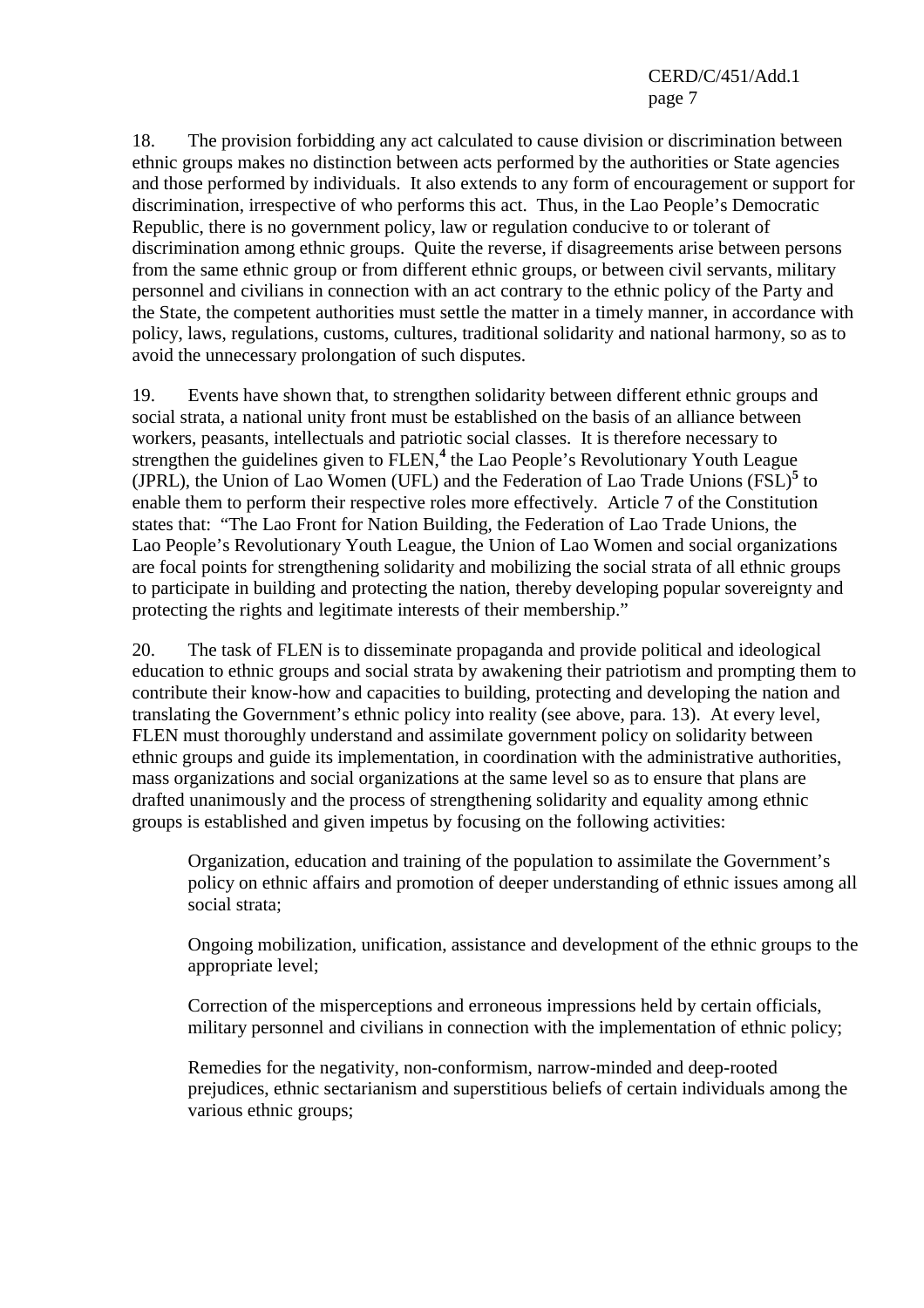When disagreements between individuals threaten to trigger inter-ethnic conflicts, the facts must be clearly and carefully distinguished and enumerated, without confusing them, so as to deny troublemakers the opportunity to sow discord between ethnic groups and different religions;

Giving a powerful stimulus to the spirit of national unity and harmony among ethnic groups and social strata, as between brothers and sisters in one family;

Organization of occupational training for members of the ethnic groups and provision of assistance enabling them to relocate and exercise a new and appropriate occupation that will allow them gradually to improve their living conditions;

Mobilization of funds to assist the development of the ethnic groups, the construction and enlargement of nursery schools, primary schools and residential schools, training for greater numbers of professional staff and intellectuals from the various ethnic groups and reduction of the development gap between them;

Prompt and determined reaction to and rejection of splits and ill will among ethnic groups; participation in dispute resolution procedures at the grass-roots level.**<sup>6</sup>**

21. The role of JPRL is to educate and train young people to become dedicated inheritors of the noble traditions of the nation, to be at the forefront of the acquisition of knowledge, scientific research and the application of new technologies, whether in the workplace, industry or the creative sphere, and to take over the development of the finest values of national culture and the perpetuation of Lao identity.

22. The role of UFL is to encourage and promote equality between the sexes and to protect the rights and legitimate interests of women and children; to unite multi-ethnic Lao women and social strata in unanimous solidarity; to mobilize women to preserve the country and further its socio-economic development; to establish the necessary conditions to enable increasing numbers of women to pursue their studies, have access to health care and receive training so as to be able to exercise a profession and to work; to promote and extend the "Three feminine qualities" movement;<sup>7</sup> to preserve the magnificent identity of Lao women and progressively exalt the role of women with a view to eliminating all forms of discrimination against them.

23. FSL must act as the principal organizer, educator and trainer of workers, helping them to become good citizens, disciplined, passionate about their occupation and motivated by a spirit of solidarity and mutual aid. At the same time, it should vigorously defend workers' rights and interests and uphold justice for them.

## **Development sphere**

24. As already indicated, about 34 per cent of the multi-ethnic Lao population still lives in poverty, especially in remote and isolated rural districts.**<sup>8</sup>** Poverty affects all ethnic groups: each ethnic group has its share of rich and poor. Thus, the Government's prime objective in the development sphere is to improve the living conditions of the multi-ethnic population with a view to lifting the country out of the category of least developed countries in or about the year 2020.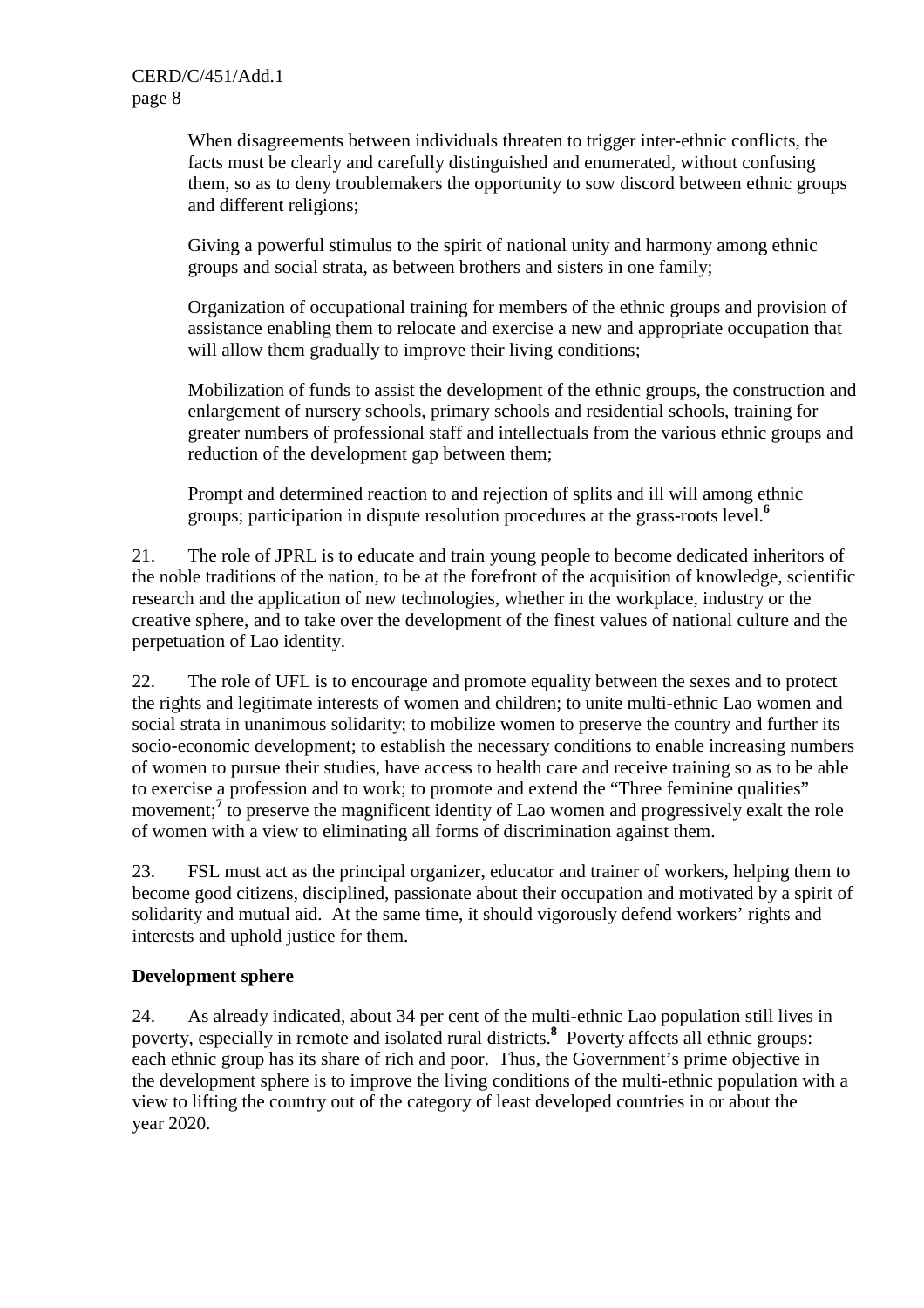25. The goal of reducing the poverty of the population has underpinned the Government's efforts for the past 28 years and has been incorporated into national plans for economic and social development. More specifically, in 1996 the Government submitted the eight-point national priorities programme to the National Assembly for its approval. These priorities are: (1) food production; (2) goods production; (3) discontinuation of slash and burn cultivation; (4) rural development; (5) infrastructure development; (6) development of relationships and cooperation with foreign partners; (7) development of human resources; (8) development of services. These priorities were the core components of the fourth national economic and social development plan (the Fourth Five-year Plan), and they continue to underpin the fifth plan,<sup>9</sup> one goal of which is to reduce poverty, especially in rural areas and areas with ethnic minority populations.

26. The Government attaches importance to rural development because rural areas make up most of the country, and they are where most of the population lives. The way of life in these areas has not changed for generations. Most rural people continue to live in very difficult conditions; they are illiterate and their knowledge of scientific matters is very limited. Consequently, the Government must invest in education in the rural highland areas inhabited by ethnic minorities by building residential schools in focus zones. The Government must also ensure that health care is geared towards local people, and improve service provision in both quantitative and qualitative terms, especially in rural highland areas. Since 1995, sectoral and subregional development initiatives have been implemented and have delivered substantive improvements in several fields, for example road mending and the construction of new roads, building of schools, clinics and small-scale reservoirs, and the repair and development of small-scale irrigation networks.

27. The grass-roots health-care network has also been extended to the village level in certain provinces. In 2003, 702 villages had clinics and 125 rural towns had hospitals. Immunization coverage under the expanded programme of immunization launched in 1982 has been extended nationwide. In 1998, 56 per cent of children were immunized against diphtheria, tetanus, whooping cough, measles and tuberculosis; polio has been eradicated since 1998. The mother and child health-care network, with birth spacing, nutrition and health education, has been established and extended to the grass-roots level. Training for health workers, including ethnic doctors, has also been developed. Projects to provide drinking water and ensure environmental health have been pursued in remote and isolated rural areas. In 2000, 52 per cent of the multi-ethnic population had access to drinking water and 40 per cent had access to latrines.

28. In line with government instructions, rural development must be focused. This means that each province must clearly determine its development focus in the light of its potential natural resources and its climate. Examples of development focus include poverty elimination zones, border region development zones, steep highland zones with ethnic populations, zones where slash-and-burn rice and opium poppy cultivation is to be discontinued (in 2005 the Lao People's Democratic Republic will proclaim that poppy cultivation has been discontinued once and for all), livestock farming zones, and settled habitat development zones. Once the focus zones have been determined, detailed projects must be worked out. These will make provinces, districts and villages squarely responsible for marshalling funds and technical personnel for each specific zone considered as a priority. This exercise dovetails with government policy on decentralization, which aims to ensure that prefectures, provinces and special zones are treated as strategic units, districts are treated as planning and budgeting units,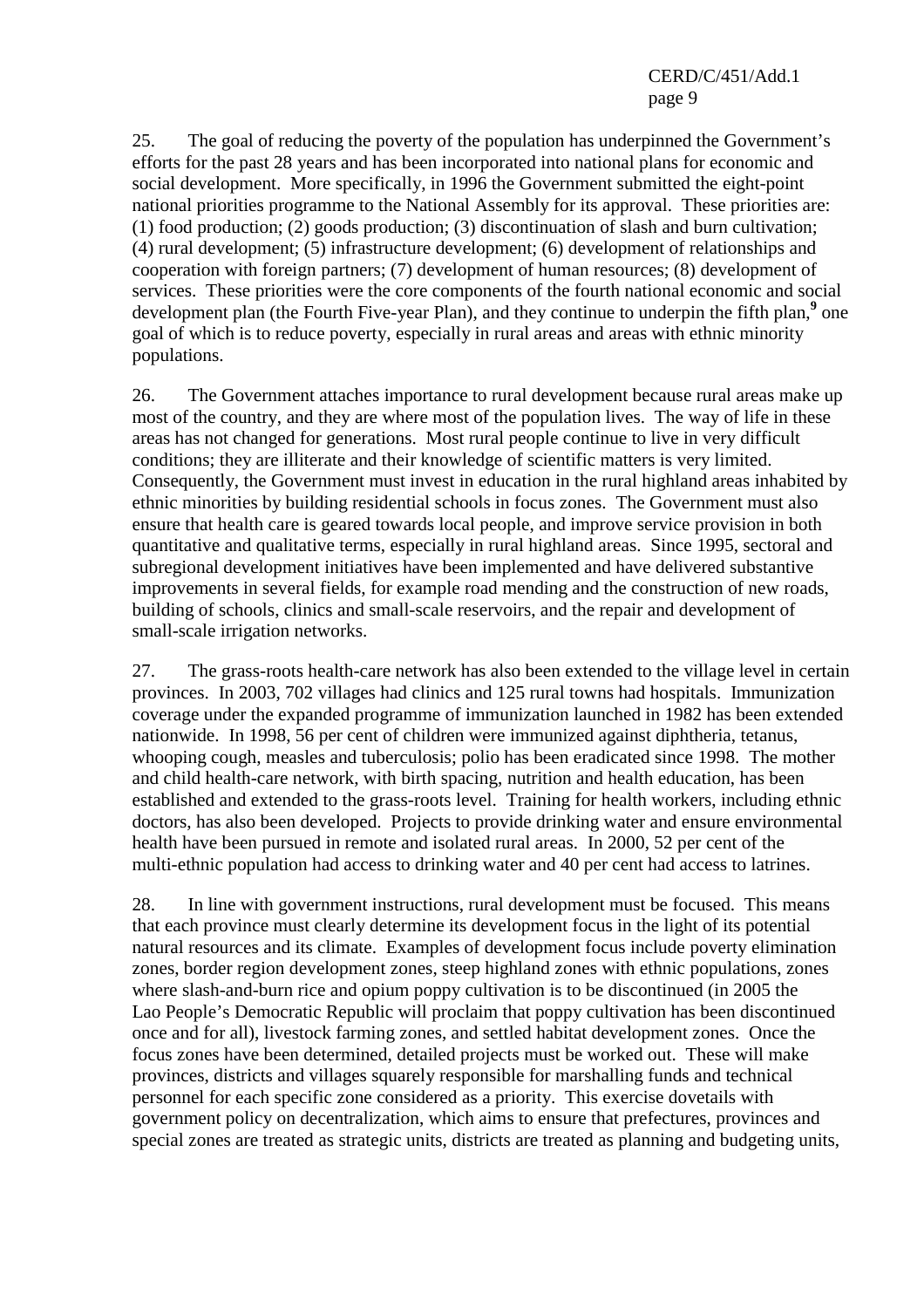CERD/C/451/Add.1 page 10

and villages are treated as implementation units. At the same time, administrative capacities need to be improved and strengthened so as to be able to coordinate in a uniform manner the activities of other sectors executing these tasks, thereby ensuring the successful development of the focus zones. In this respect, the Government must ensure that managers, especially provincial and local managers, are properly trained with a view to increasing their administrative ability, for example their ability to manage a range of funds and resources efficiently, and boosting the number of skilled managers in the relevant lead agencies.

29. Likewise, rural development must be pursued in an integrated fashion, i.e. it must have a production base (foodstuffs and various products), a well-developed infrastructure base (roads, electricity, drinking water, communications), social services (schools, clinics, arts facilities, libraries and parks), and the population must know how to exploit their traditional resources and know-how. In the period 2001-2005, the central and provincial authorities must endeavour to establish a number of pilot sites to act as models for rural development nationwide. The results obtained from these sites in the period 2005-2010 will be applied in lowland, upland and highland areas. Urban municipalities will be formed in densely populated areas with a view to bringing urban and rural areas closer together.

#### **Article 3**

30. The Lao People's Democratic Republic is a unitary State. Although its population comprises a number of ethnic groups, none of them has a separate territorial government distinct from the central authority. The Constitution, laws and regulations of the State apply to all inhabitants of the country, without exception or discrimination. The Lao People's Democratic Republic, as a party to the International Convention on the Suppression and Punishment of the Crime of Apartheid, thus considers racial segregation to be unacceptable and contrary to its ideals. Therefore, in past decades, the Lao Government judged the apartheid regime in South Africa to be a crime against humanity and consistently condemned it in debates on South African apartheid policy in the General Assembly of the United Nations or at meetings of the Non-Aligned Movement.

31. During the apartheid era, the Lao People's Democratic Republic had no diplomatic, trade or other ties with the Republic of South Africa. It was only after the black people of South Africa had eliminated the apartheid regime and established the new multiracial South Africa that the Lao People's Democratic Republic established diplomatic relations, on 7 September 1994.

#### **Article 4**

32. A resolution of the Sixth Congress of the Lao People's Revolutionary Party in 1996 states that "ethnic affairs are important for national cohesion and strength. Thus it is necessary, above all, to strengthen people's education in the spirit of national unity, solidarity and mutual assistance to prevent and forestall any act that could potentially breed conflict and ill will between ethnic groups, and to make them understand and appreciate that a superiority complex, i.e. treating other ethnic groups with disdain, or an inferiority complex, i.e. not striving to attain the higher level of other ethnic groups, is a totally false mindset" (see also above, paragraph 19).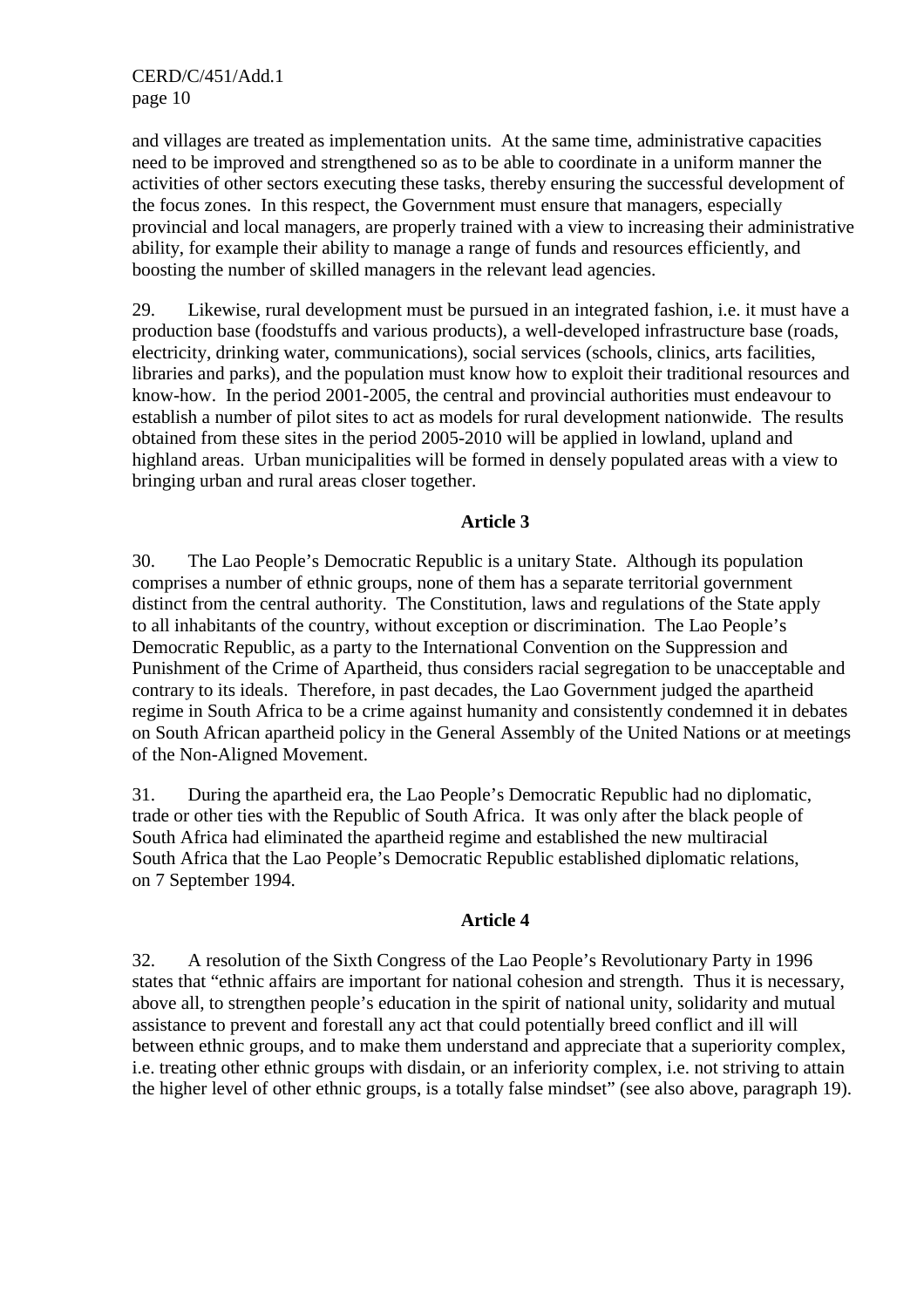33. Article 8 of the Constitution forbids "any act calculated to sow division or discrimination among ethnic groups", and article 60 of the Criminal Code stipulates that "anyone who sows division or hatred among ethnic groups or social strata with a view to undermining solidarity among the people shall be deprived of their liberty for a term of between one and five years and fined between 500,000 and 10 million kip".

34. Article 6 of the Constitution stipulates that: "The State shall protect the liberties and inviolable democratic rights of citizens. All State organizations and officials are under an obligation to communicate government policies and legal provisions to the population and, in coordination with the public, to apply these policies and provisions in a way that upholds citizens' rights and legitimate interests." New article 10 states that: "The State shall regulate society on the basis of the Constitution and the law. Party and State bodies, the Lao Front for Nation Building, mass organizations, social organizations and all citizens must respect and rigorously apply the Constitution and the law." Thus, if such bodies, officials or organizations act in a way that promotes or encourages racial discrimination, they shall be deemed to be in breach of State policy and law. The directors of such bodies or organizations shall therefore be open to criminal prosecution under the appropriate provisions of the Criminal Code, namely article 60 (offences against the solidarity of the people); article 66 (convening an assembly with a view to causing a disturbance); article 143 (abuse of authority); or article 145 (dereliction of duty).

### **Article 5**

35. Under article 35 of the Constitution, "all Lao citizens, irrespective of gender, social status, level of education, religious beliefs or ethnicity, are equal in the eyes of the law". Under article 34, "any person holding Lao nationality according to law is considered a Lao citizen". As stipulated in article 8 of the Lao Nationality Act, "Lao nationality is acquired at birth, through naturalization or otherwise".

36. On the subject of equal treatment before the courts and other organs administering justice, new article 41 of the Constitution stipulates that: "Lao citizens have the right to lodge petitions, bring legal actions and submit opinions regarding general or individual rights and interests. Citizens' petitions, legal actions and opinions must be examined and dealt with according to law." Moreover, article 6, paragraph 1, of the People's Courts Act states that: "All Lao citizens, irrespective of their birth, economic or social status, race or ethnicity, language, gender, cultural level, occupation, religion, domicile or other considerations, are equal before the law and the courts". The Code of Civil Procedure confirms that a person "has the right to bring a legal action according to law to protect rights and interests that have been infringed or are disputed by another party" (art. 2) and that "the courts alone are competent to try civil cases; civil-law judgements must be rendered on the basis of the equality of all Lao citizens before the law and the courts, irrespective of their birth, economic or social status, race or ethnicity, language, gender, cultural level, occupation, religion, domicile or other considerations" (art. 4).

37. In criminal law, the Code of Criminal Procedure likewise stipulates that "judgements in criminal cases must be rendered on the basis of the equality of all Lao citizens before the law and the courts, irrespective of their birth, economic or social status, race or ethnicity, language,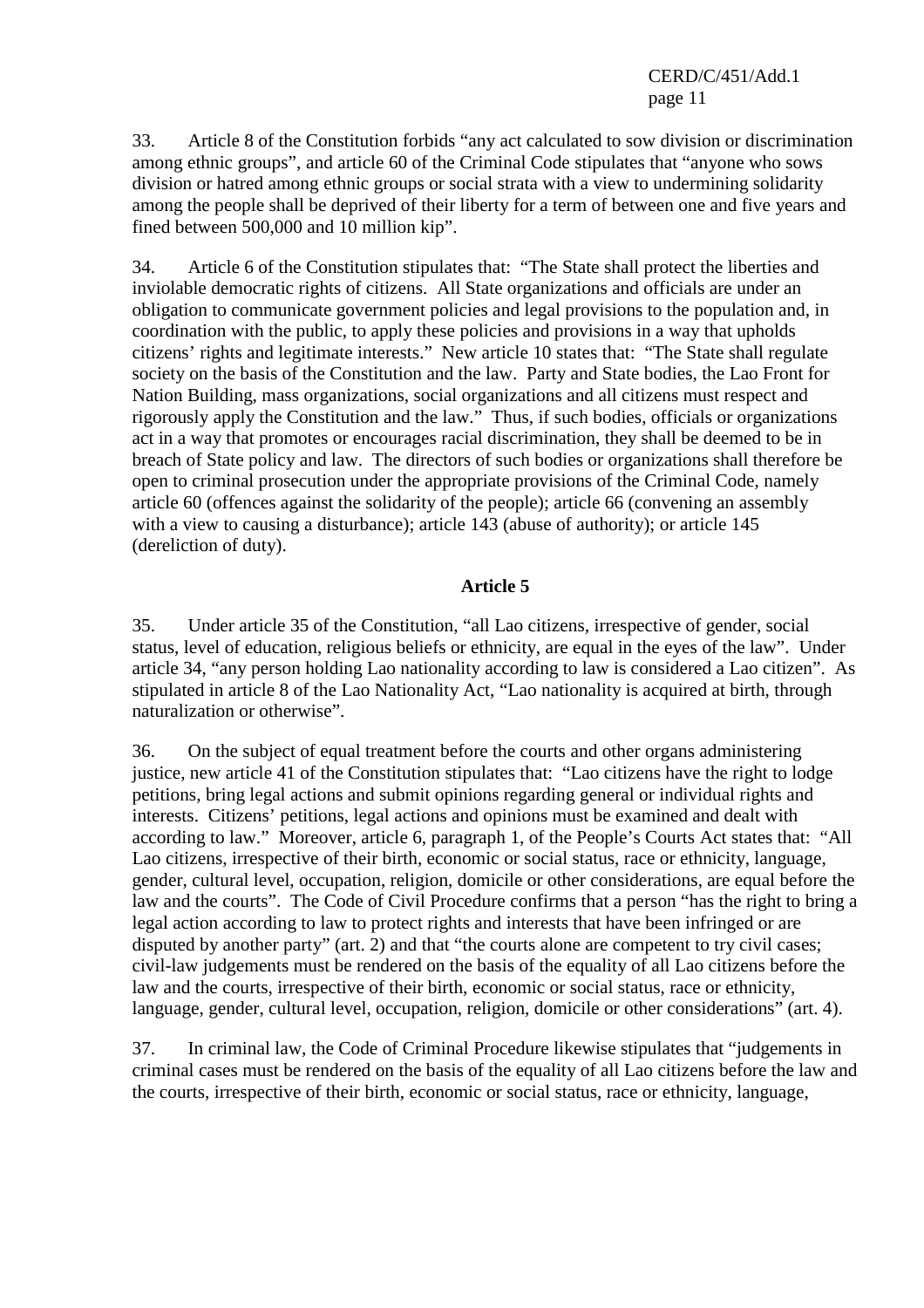gender, religion, cultural level, occupation, domicile or other considerations" (art. 12), and that "the courts, the Office of the Public Prosecutor, investigators and detectives must uphold the accused's right of defence, as prescribed by law, so as to protect his or her rights and legitimate interests" (art. 13).

38. On the matter of the right to security of person, the Constitution stipulates that: "The State shall protect citizens' liberties and inviolable democratic rights […] Any bureaucratic or authoritarian act that could imperil citizens' honour, dignity, body, life, conscience or property is forbidden" (art. 6), and "Lao citizens have the right to inviolability of their person, their dignity and their home. They may not be arrested, nor may their home be searched, without a warrant issued by the Office of the Public Prosecutor or a court, except in cases established by law" (new art. 42). Moreover, under article 11 of the Code of Criminal Procedure, "no one shall be arrested or detained without a warrant issued by the Office of the Public Prosecutor or a court, except in the case of offences discovered in the course of commission or when urgent action is necessary. Where a person has been arrested or detained unlawfully, held in custody for longer than the statutory period, or pursuant to a court judgement, the Office of the Public Prosecutor shall order the prisoner to be released forthwith".

39. The Criminal Code does not refer to acts of violence or incitement to violence against other named races or ethnic groups. But if such incidents do occur and cause injury or death, they are covered by new article 83 of the Criminal Code, which states that: "Persons who intentionally cause injury to others shall be deprived of their liberty for between three months and a year and fined between 100,000 and 500,000 kip. In the case of assault by a group or offending acts resulting in serious injury, the term of imprisonment shall be between one and five years and the fine shall be between 500,000 and 1.5 million kip. In cases of disability or death, the term of imprisonment shall be between 5 and 10 years and the fine shall be between 700,000 and 3 million kip. Attempted commission of the same offence shall be punished in like manner."

40. At the same time, "the accused or counsel for the accused has the right to know the charge and to refute it; to submit evidence; to lodge a petition; to demand to see all the material in the case file following the investigative or interrogatory phase of proceedings; to engage counsel to represent him or her in the case; to participate in preparations for the trial in the court of first instance; to challenge the judges, the Office of the Public Prosecutor, the investigating and interrogating officials, the expert and the interpreter; to lodge complaints about unlawful acts and instructions of detectives and interrogators, investigators, the Office of the Public Prosecutor or the court; to have the last word at trial; to challenge the instructions of detectives and interrogators, investigators and the Office of the Public Prosecutor; and to appeal the instructions, ruling or judgement of the court" (art. 18). Likewise, article 2 of the Criminal Code specifies that "a person shall be deemed criminally liable and punished accordingly only if he or she has committed an intentional or negligent act constituting a public danger, as provided for in the Criminal Code, subject to a verdict handed down by a court".

41. As to political rights, the Constitution states that: "Lao citizens, both women and men, are equal at law from the standpoint of politics" (art. 37), and that: "Lao citizens are entitled to vote from the age of 18, and to stand for election from the age of 21, with the exception of lunatics, mad people and persons deprived of their electoral rights pursuant to a court verdict" (new art. 36). Moreover, the National Assembly (Elections) Act stipulates that: "All Lao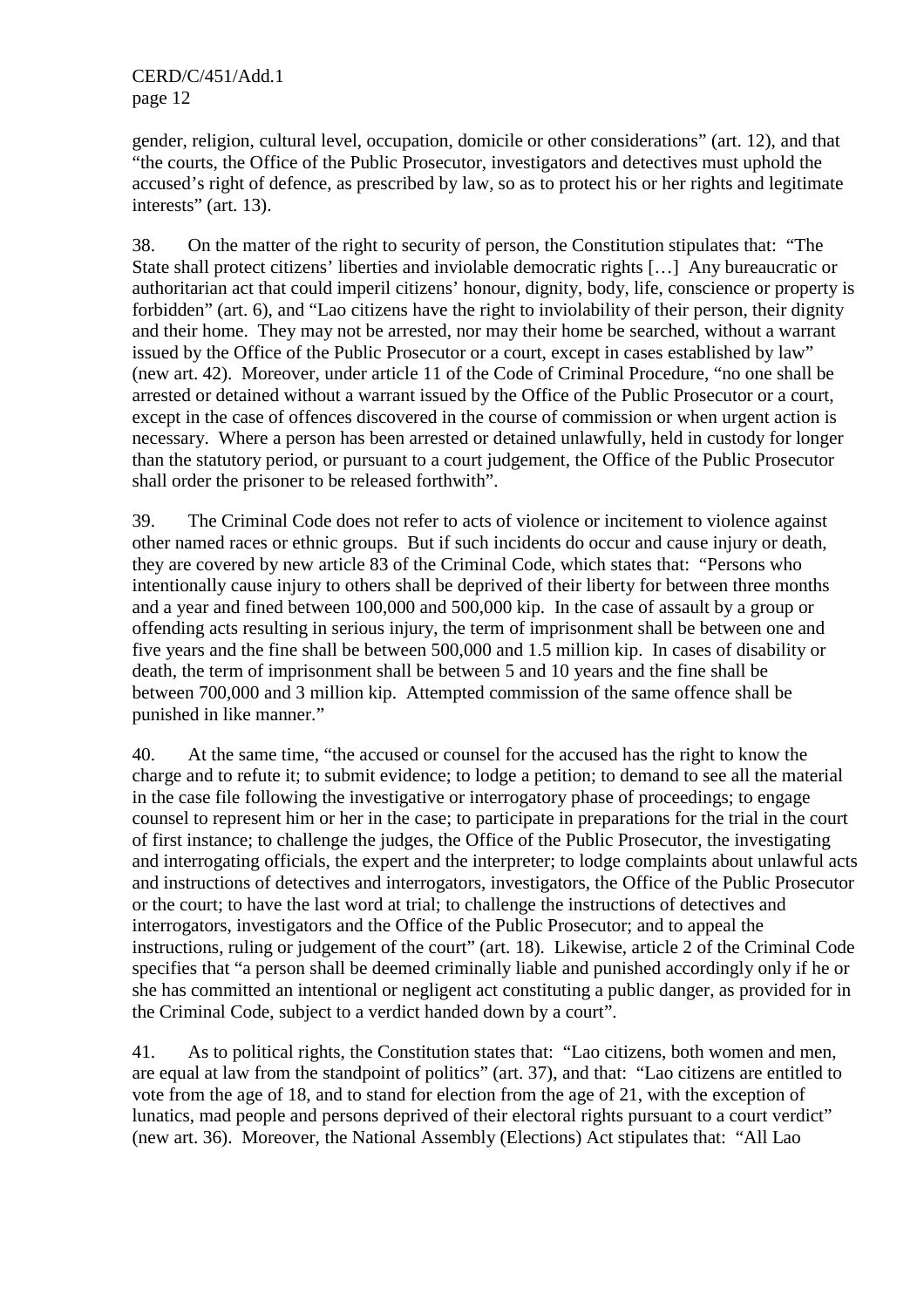citizens, irrespective of gender, ethnicity, religious belief, social status, domicile or occupation, are entitled to vote from the age of 18, and to stand for election to the National Assembly from the age of 21" (art. 3), and that "elections shall take place in accordance with the four principles of universal and equal suffrage and direct and secret ballot" (art. 2).

42. The electoral quotient for members of the National Assembly is based on the principle of one deputy per 50,000 inhabitants; however, provinces or special zones with a population of less than 150,000 inhabitants are entitled to three deputies. Deputies should include representatives of social classes, the sexes and ethnic groups in appropriate proportions (art. 7). Thus, there were 85 deputies in the Third Legislature (1992-1996), consisting of 62 Lao Loum, 16 Lao Theung and 17 Lao Sung, including 8 women; there were 99 deputies in the Fourth Legislature (1997-2001), consisting of 64 Lao Loum, 26 Lao Theung and 9 Lao Sung, including 21 women; and there were 109 deputies in the Fifth Legislature (2002-2006), consisting of 81 Lao Loum, 19 Lao Theung and 9 Lao Sung, including 25 women.

43. Moreover, the various ethnic groups also have representatives on the governing bodies of the Party and the State. In the National Assembly, the vice-president is a Hmong and other ethnic groups are represented among the chairpersons and vice-chairpersons of the parliamentary commissions. The chairperson of the Party and State Audit Committee is a Hmong. Within the Government itself, representatives of ethnic minorities hold positions as deputy prime minister, ministers and junior ministers. Ethnic minorities also provide directors and deputy directors of government departments in various ministries, diplomats, directors of academic institutions and hospitals around the country, provincial governors, district chiefs and army and police officers up to the rank of colonel and general. Of the 116 members of the FLEN Central Committee, 76 are Lao Loum, 28 Lao Theung and 12 Lao Sung. In 2002-2003, the total number of civil servants was 91,330 (of whom 35,235 were women), including 80,532 Lao Loum (of whom 31,517 were women), 5,359 Lao Theung (of whom 1,907 were women) and 5,439 Lao Sung (of whom 1,811 were women). This figure consists of 83,679 civil servants (of whom 33,185 were women) working for central government (ministries or equivalents, judicial bodies and mass organizations), including 74,443 Lao Loum (of whom 29,788 were women), 4,131 Lao Theung (of whom 1,648 were women) and 5,105 Lao Sung (of whom 1,749 were women); and 7,651 provincial civil servants (of whom 2,050 were women), including 6,089 Lao Loum (of whom 1,729 were women), 1,228 Lao Theung (of whom 259 were women) and 334 Lao Sung (of whom 62 were women).**<sup>10</sup>**

## **Freedom of movement and residence within the border of the State**

44. Article 40 of the Constitution stipulates that: "Lao citizens enjoy freedom of residence and movement in accordance with the provisions of the law."

## **Freedom to leave and to return to one's country**

45. Under article 40 of the Constitution, "Lao citizens have the right to leave the country and return to it on passports bearing visas issued by the competent authorities".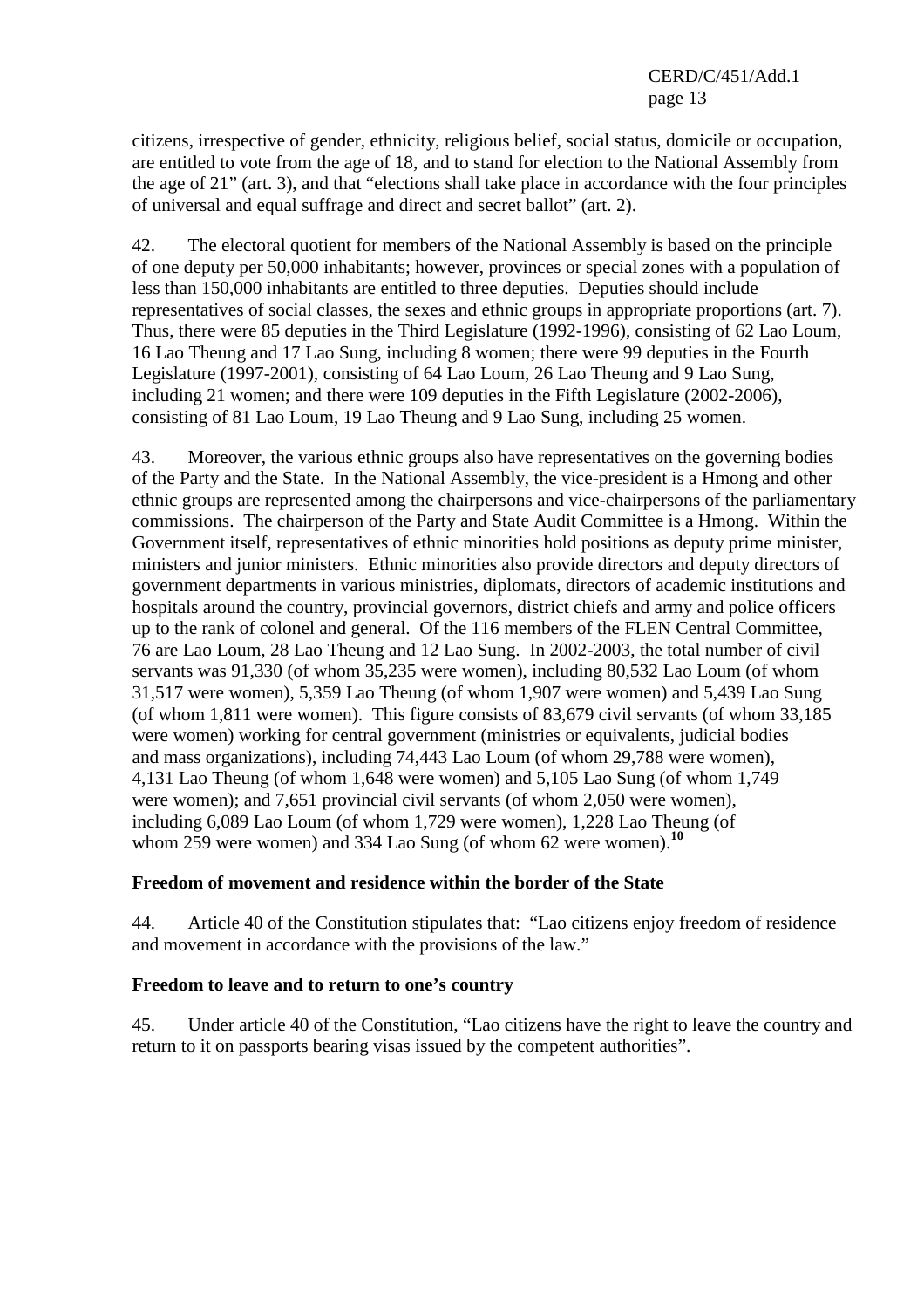# **Right to nationality**

46. Pursuant to article 34 of the Constitution, "every person who has Lao nationality in accordance with the provisions of the law is a Lao citizen". The Nationality Act stipulates that "Lao nationality is a legal and political bond between a person and the Lao People's Democratic Republic which confers Lao citizenship on this person" (art. 1). "Lao nationality is acquired by: (1) birth; (2) naturalization; (3) other criteria as determined by this Act" (art. 9) (see also paragraph 35 above).

# **Right to marriage**

47. Under article 37 of the Constitution, "Lao citizens, both women and men, are equal before the law from the viewpoint of the family". In addition, the Family Act stipulates as follows: "With regard to the family, men and women have equal rights in all areas. Family relationships are established independently of the birth, economic and social status, race, cultural level, occupation, domicile or other circumstances of the spouses" (art. 2). "Women and men of marriageable age have the right to marry of their own free will and out of love for each other. Any pressure or impediment applied by a person to prevent others from marrying is prohibited" (art. 3). Under the Act, marriageable age is 18 years except in special, unavoidable cases, in which it may be lowered to less than 18 but not less than 15 years (art. 9).

## **Right to own property alone as well as in association with others**

48. Under the Constitution, the State "shall protect and encourage all forms of ownership: State ownership, collective ownership, individual ownership, private ownership by nationals and foreigners investing in the Lao People's Democratic Republic" (art. 16) and "shall protect property rights (the right to possession, the right of use, the right to enjoy and the right of disposal) and the right to inherit property of organizations and individuals. As regards land, which is the property of the national community, the State shall guarantee the rights to the use of it, assignment of it and inheritance of it in accordance with the law" (new art. 17). Moreover, the Property Act stipulates that "ownership is the full and absolute right of the State, collective, private individual, private group and person to possess, use, enjoy and dispose of property within the limits set by law" (art. 1). There are five kinds of property, namely, State or public property, collective property, individual property, private property and personal property (art. 2):

Collective property is acquired through the contribution of property by each member, or through production and services, purchases and trade, and material and financial assistance from the State, other organizations and persons and elsewhere (art. 11);

Individual property comprises the means of production, products and merchandise belonging solely to small proprietors: farmers, technicians, craftworkers and others (art. 14). Individual proprietors may engage freely and legally in production, services and the sale of their products (art. 15, para. 1);

Private property comprises the means of production, products, merchandise and capital involved in running the activities of economic units with a view to contributing to the construction and development of the country and improving the living conditions of the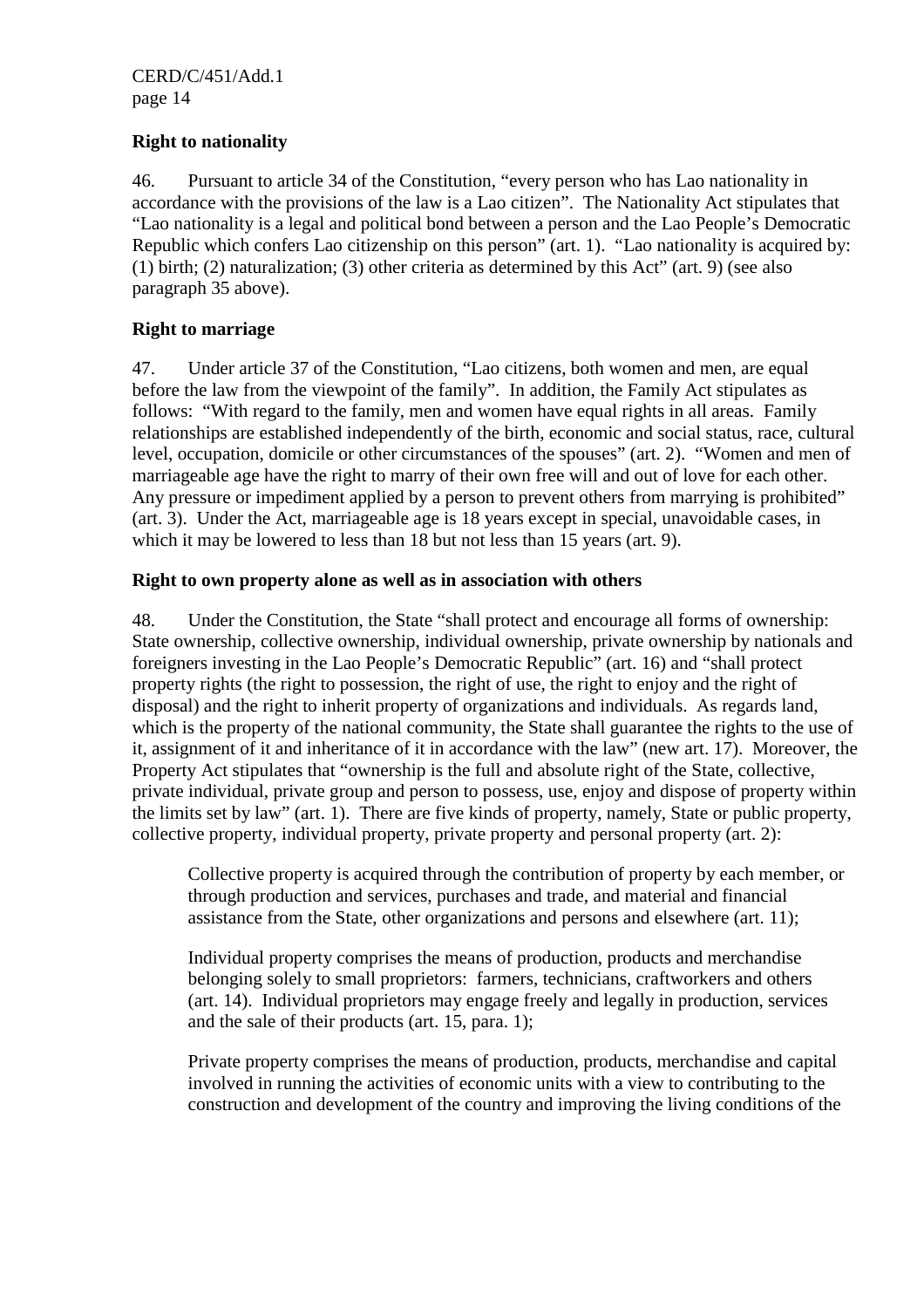people (art. 16, para. 1). Private economic units have legal personality. The State recognizes their right to own various goods, and no one may infringe upon this right (art. 18);

Personal property comprises everyday objects, articles for personal use, convenience goods, dwelling houses, household items, pets, and income (art. 20). Owners have the right to possess, use, enjoy and dispose of their property and income according to their needs, but may not use them to undermine the legitimate interests of the State, the collective or other persons (art. 21).

49. As far as the ownership of land is concerned, the Land Act stipulates that "the land in the Lao People's Democratic Republic is the property of the national community, as provided for in article 17 of the Constitution; the State manages land centrally and uniformly throughout the country and gives it or rents or leases it to persons, families and economic organizations for their use; the State gives land to the armed forces, public services, political organizations, FLEN and mass organizations for their use. As far as immigrants, stateless persons and foreigners are concerned, the State rents or leases it to them" (new art. 3). The State "protects the rights and legitimate interests of whoever has obtained the right to use the land in an efficient and basically peaceful manner for a long period, by guaranteeing them the right of preservation, use, enjoyment, transfer and inheritance" (art. 5). It "authorizes persons and families to use, for a long period and in an efficient manner, a maximum of three hectares of cleared forest land or decaying forest per worker per family. Anyone who wishes to use more is entitled to apply to the State to rent or lease it" (new art. 21, para. 1). Similarly, article 13 (para. 1) of the Forestry Act stipulates that "the State grants to persons and organizations, according to their labour capacity and financial means, the right to use a maximum of three hectares of land covered by decaying forest or cleared land per worker per family, to plant trees and restore the forest. Any person who needs more is entitled to apply to the State to rent it; in the case of organizations, the application must be based on their actual production capacity". In compliance with these two articles, the Lao Government has implemented a programme to return land and forests to villagers, with the following main objectives: (1) to enable villagers to have land to cultivate; and (2) to make them responsible for planting trees and preserving forests, which are very valuable national natural resources. So far, the programme has been implemented in 5,000 villages, with the assistance of the Swedish International Development Agency, the German Agency for Technical Cooperation (GTZ), the International Fund for Agricultural Development, France and the European Union.

## **Right to inherit**

50. In addition to the above-cited new article 17 of the Constitution, the Inheritance Act stipulates that "inheritance is the devolution of the property, rights and obligations of the deceased person to his or her heirs, in accordance with the law or the deceased person's will" (art. 2). The heirs are the person's legitimate or adopted children and surviving spouse. If the deceased person has neither children nor a spouse, the inheritance goes to the person's relatives, in the following order: (a) ascendants (parents, grandparents, great-grandparents); (b) collaterals (brothers and sisters, uncles and aunts, nephews and nieces); (c) the State or the legal persons or individuals determined by law. When an inheritance is shared out, the deceased's closest relatives receive their share before the others; more distant relatives receive something only if there are no closer relatives (art. 6). Parents who have been ruled unfit by a court do not have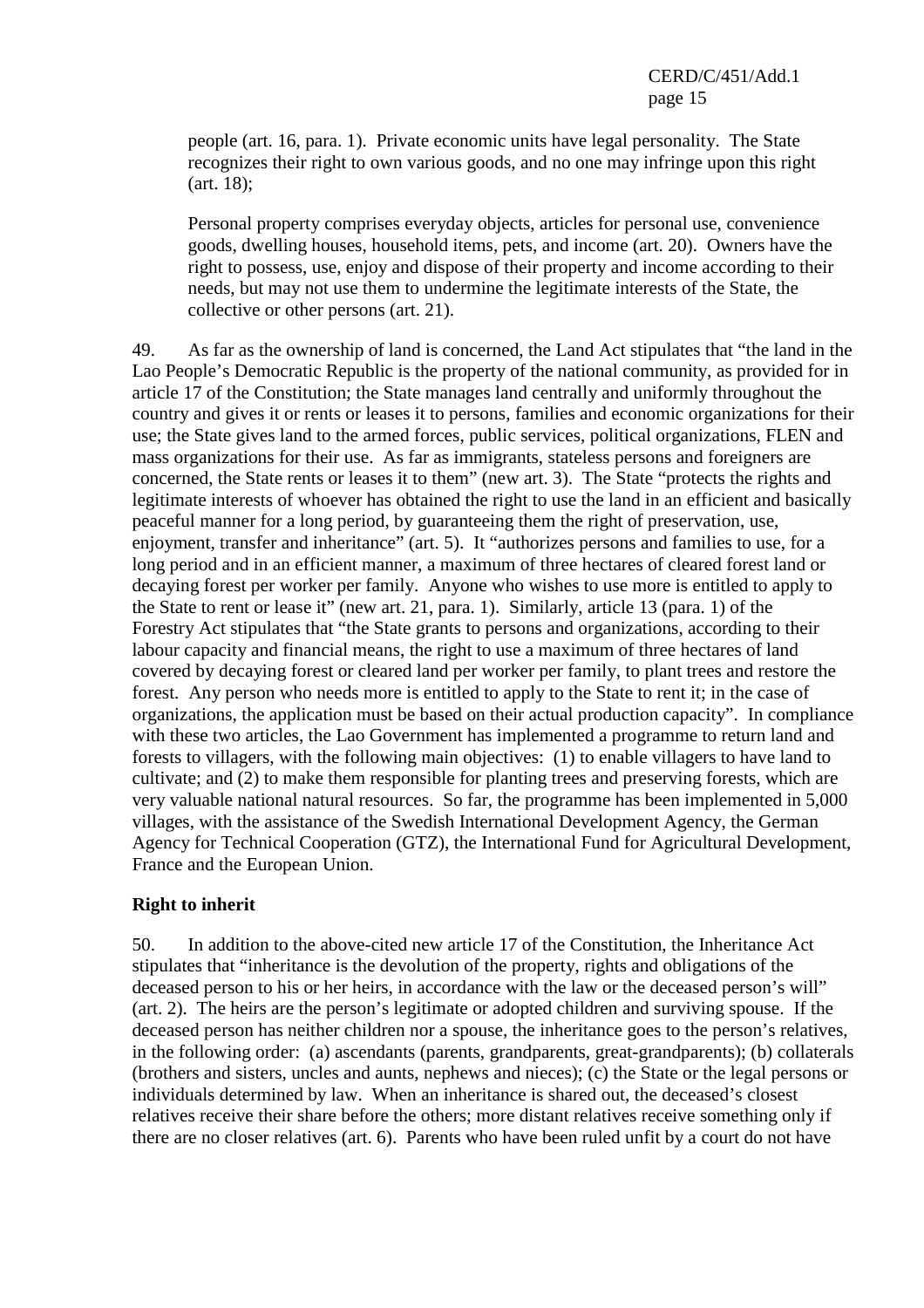CERD/C/451/Add.1 page 16

the right to inherit from their children, and the latter have no right to inherit from their parents either. Parents who fail to comply with a court order to maintain their children do not have the right to inherit from them. Similarly, adult children who fail to comply with a court order to maintain their parents have no right to inherit from them (art. 8).

## **Freedom of thought, conscience, belief, opinion and expression**

51. The Constitution stipulates that Lao citizens "enjoy freedom of expression, in both oral and written form, insofar as it is not contrary to legal regulations" (art. 44) and are "free to practise a religion or to practise none" (art. 43). In the specific case of religion, "the State shall respect and protect the legal activities of followers of Buddhism and other religions; it shall call on and encourage bonzes, novices and priests to participate in activities that are useful to the homeland and the people. Any act liable to divide religions and divide the people is prohibited" (new art. 9). Furthermore, Prime Ministerial Decree No. 92/PM of 5 July 2002, on the conduct and protection of religious activities in the Lao People's Democratic Republic, stipulates that "the State shall respect the rights of the various religions and their followers, and shall protect their legal activities in the Lao People's Democratic Republic. Lao citizens are equal and free before the law to practise or not to practise a religion, as prescribed in the Constitution and laws of the Lao People's Democratic Republic" (art. 3). "Lao citizens, immigrants, stateless persons and foreigners in the Lao People's Democratic Republic have the right to engage in or organize religious ceremonies in their pagodas or churches" (art. 4). "Religious organizations or the followers of each religion in the Lao People's Democratic Republic have the right to bring together believers to listen to sermons, to disseminate religious teachings, to conduct religious ceremonies and to organize celebrations or prayers on the usual days of importance to each religion in their pagodas or their churches" (art. 11). "The followers of a religion in the Lao People's Democratic Republic who reveal, or collude in revealing, a State secret to other persons living in the country or abroad, who conduct activities inimical to the regime of the Lao People's Democratic Republic and who foster division among ethnic groups or religions with a view to disturbing public order, shall be punished in accordance with the regulations and laws of the Lao People's Democratic Republic" (art. 13).

## **Right to work**

52. According to the Constitution, "the State and society shall provide training in work skills; it shall extol the discipline of work, encourage the people to practise a trade and to work, and defend the rights and legitimate interests of workers" (new art. 27) and "Lao citizens have the right to work and to engage in occupations that are not prohibited by law. Workers have the right to rest, the right to medical treatment when sick and the right to assistance in the event of incapacity for work, disability, old age and other circumstances determined by law" (new art. 39). Moreover, the Labour Act of 14 March 1994 stipulates that "the State shall apply, with regard to employers and workers, the principle whereby their mutual interests are guaranteed without distinction as to race, colour, sex, religion or political and social status. Workers must observe the discipline of work and comply with labour regulations. Employers must guarantee the payment of fair wages and safe working conditions and must comply with social security regulations" (art. 2). "Workers performing work of the same quantity, quality and value shall receive the same salary or the same payment without distinction as to sex, age, nationality or ethnic origin, unless the worker is a foreigner with a special employment contract" (art. 39). Employers are forbidden from forcing workers to perform work against their wishes or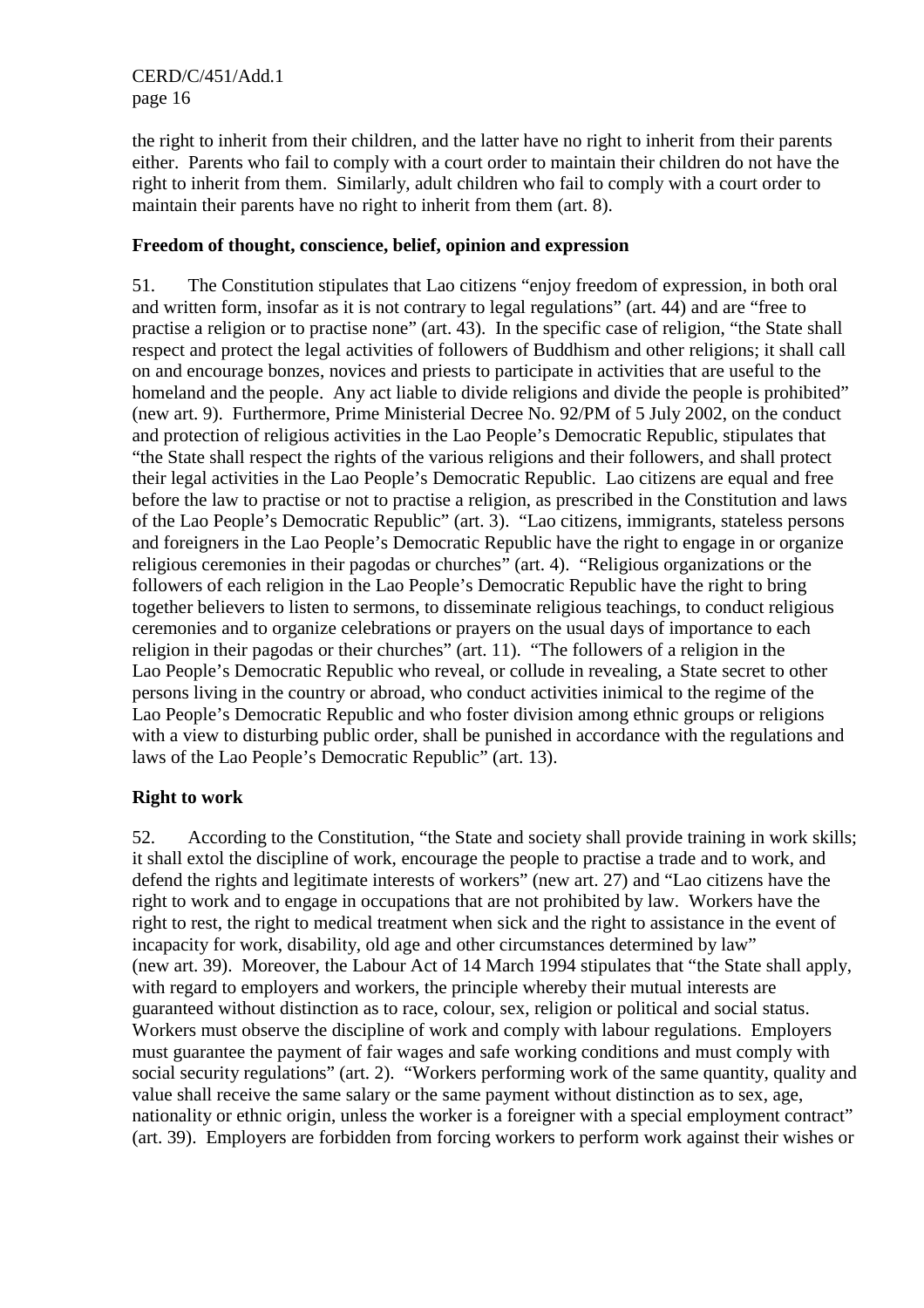CERD/C/451/Add.1 page 17

work not in conformity with the employment contract (art. 4). An employer has the right to hire workers according to the needs of the work unit under the employer's supervision, but priority must be given to Lao citizens (art. 6). The work units in the various economic sectors may, if need be, hire foreign workers if there is a shortage of specialized workers in the Lao People's Democratic Republic (art. 7).

53. In addition, workers are entitled to the following paid holidays:

 (a) At least one day off a week and official holidays as determined by the Government (art. 28);

 (b) Sick leave, certified by a doctor and not exceeding 30 days a year, for salaried workers. For workers paid by the hour, by the day on a piecework basis or at a fixed rate, this scheme applies to them only if they have worked for over 90 days (art. 29);

 (c) Annual leave of 15 days for workers on a permanent contract or a fixed contract of at least one year, once they have worked for a whole year. Those performing arduous jobs or job that put their health at risk are entitled to 18 days. Weekly leave and official holidays are not included in annual leave (art. 30).

### **Right to form and join trade unions**

54. Under article 44 of the Constitution, Lao citizens enjoy freedom of association provided that it is not contrary to the law. The Labour Act also stipulates that workers and employers have the right to establish a mass organization and a social organization in accordance with the law, or to join one (art. 3). Also, Prime Ministerial Decree No. 98/PM of 14 December 1995, on the implementation of the Labour Act, states that "workers have the right to establish a trade union branch in their work unit and voluntarily to become members of it in order to protect and promote their rights and legitimate interests" (art. 3) and that employers "have the right to establish organizations of employers' representatives and voluntarily to become members of them in order to protect and promote their specific rights and legitimate interests" (art. 10).

## **Right to housing**

55. Under the new article 28 of the Constitution, "the State and society shall ensure the effective implementation of social security policy, particularly with regard to national heroes, members of the elite fighting forces, retired civil servants, the disabled, the families of those who sacrificed their lives for the revolution and persons deserving the gratitude of the nation". In addition, Prime Ministerial Decree No. 194/PM of 12 November 1994, on the transmission of the right to use State land and property as regards dwelling houses, vehicles and household items needed by civil servants, has enabled the latter, including retirees and families of persons who gave their lives for the State, to purchase, either outright or on credit, houses or building plots. In implementing this policy, the Government has endeavoured to provide a certain amount of accommodation for State employees and civil servants within the constraints of its budget. Moreover, in the national socio-economic development plans, and particularly in the rural development programme which is one of the Government's eight priorities (see above, para. 25 et seq.), government policy is designed to eliminate poverty from the multi-ethnic people, narrow the gap between town and country, distribute income to the disadvantaged and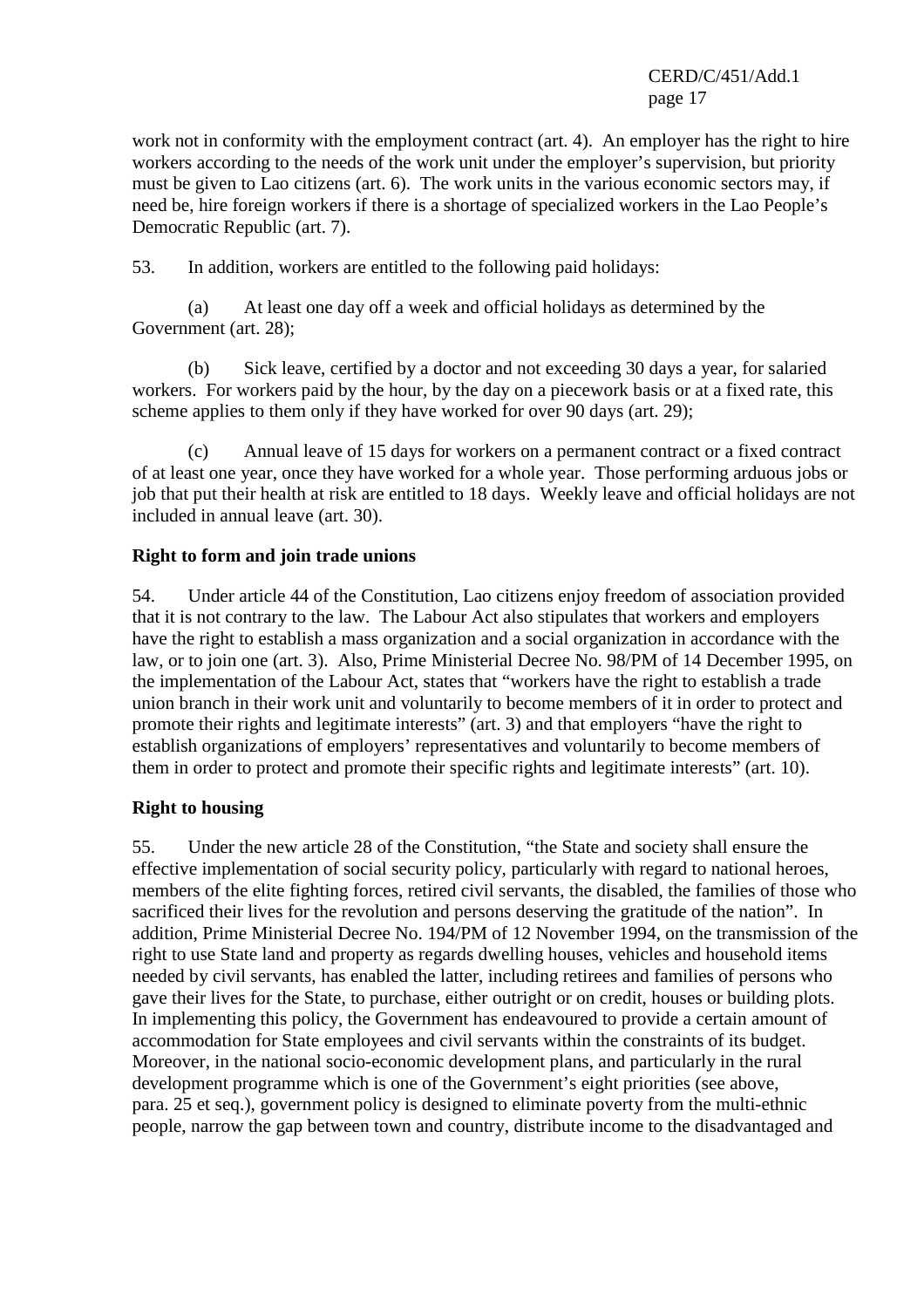CERD/C/451/Add.1 page 18

improve the quality of life of the multi-ethnic people. Once the people's living conditions have been improved, the problem of housing can be resolved gradually. In practice, no homeless persons are found sleeping on the streets of cities in the Lao People's Democratic Republic.

## **Right to public health, medical care, social security and social services**

56. Under the new article 25 of the Constitution, "the State shall ensure that the public health system is improved and extended in order to protect the people's health. The State and society shall play an active role in building up and improving an extended system of prevention and health care, so that everyone can receive treatment and enjoy good health, particularly mothers and children, the poor and those living in remote and isolated areas. The State shall promote and encourage the provision by the private sector of public health services in accordance with the law. Any illegal public health service is prohibited". Moreover, the Health (Hygiene, Prophylaxis and Promotion) Act stipulates that "Lao citizens, without distinction as to ethnic origin, sex, age or social and economic status, have a right to health care and a duty to take care of their own health and that of their family, society and the nation, and to participate in activities in the area of health, prevention of illness and health promotion" (art. 3). "The State attaches importance to and ensures the protection and promotion of the health of the multi-ethnic people by providing know-how and information; encourages, organizes and carries out activities in the area of health, prophylaxis and health promotion in both the public and private sectors; and promotes community involvement in the development of an extended and high-quality system of health services" (art. 4). The State also "encourages domestic and foreign investors from all economic and social sectors to invest in activities in the area of health, prevention of illness and health promotion, by means of appropriate policies, regulations and measures, in accordance with the law of the Lao People's Democratic Republic" (art. 5) and "encourages broad and open cooperation with the international community with regard to learning from each other, staff training and assistance in the field of hygiene, prevention of illness and health promotion" (art. 6). With regard to social security, Prime Ministerial Decree No. 207/PM of 23 December 1999, on the social security scheme for company employees, stipulates that "the social security scheme for company employees is based on the principle of insurance policies underwritten by the State. Employees and employers are required to participate in the compulsory social security scheme and are not allowed to enter into agreements that would allow them to evade this requirement. Employees and employers outside the compulsory social security scheme may apply for membership of it, but assume the same rights and duties as those within the system" (art. 2). The following benefits are covered by the scheme: funeral allowance, allowance for medical treatment, sickness benefit, maternity benefit, benefits for industrial injury or work-related illness, disability benefit, retirement pension, survivors' benefit, child benefit and unemployment benefit (art. 5).

## **Right to education and training**

57. The new article 22 of the Constitution stipulates that "the State shall ensure the implementation of the education development policy and shall implement the compulsory primary education scheme, with a view to training the Lao to be good citizens with a revolutionary mentality, knowledge and capacities. The State and society shall endeavour to improve the quality of the national education system, to create opportunities and favourable conditions for all the people to receive an education, particularly the inhabitants of remote and isolated areas, ethnic minorities, women, children and disadvantaged persons. The State shall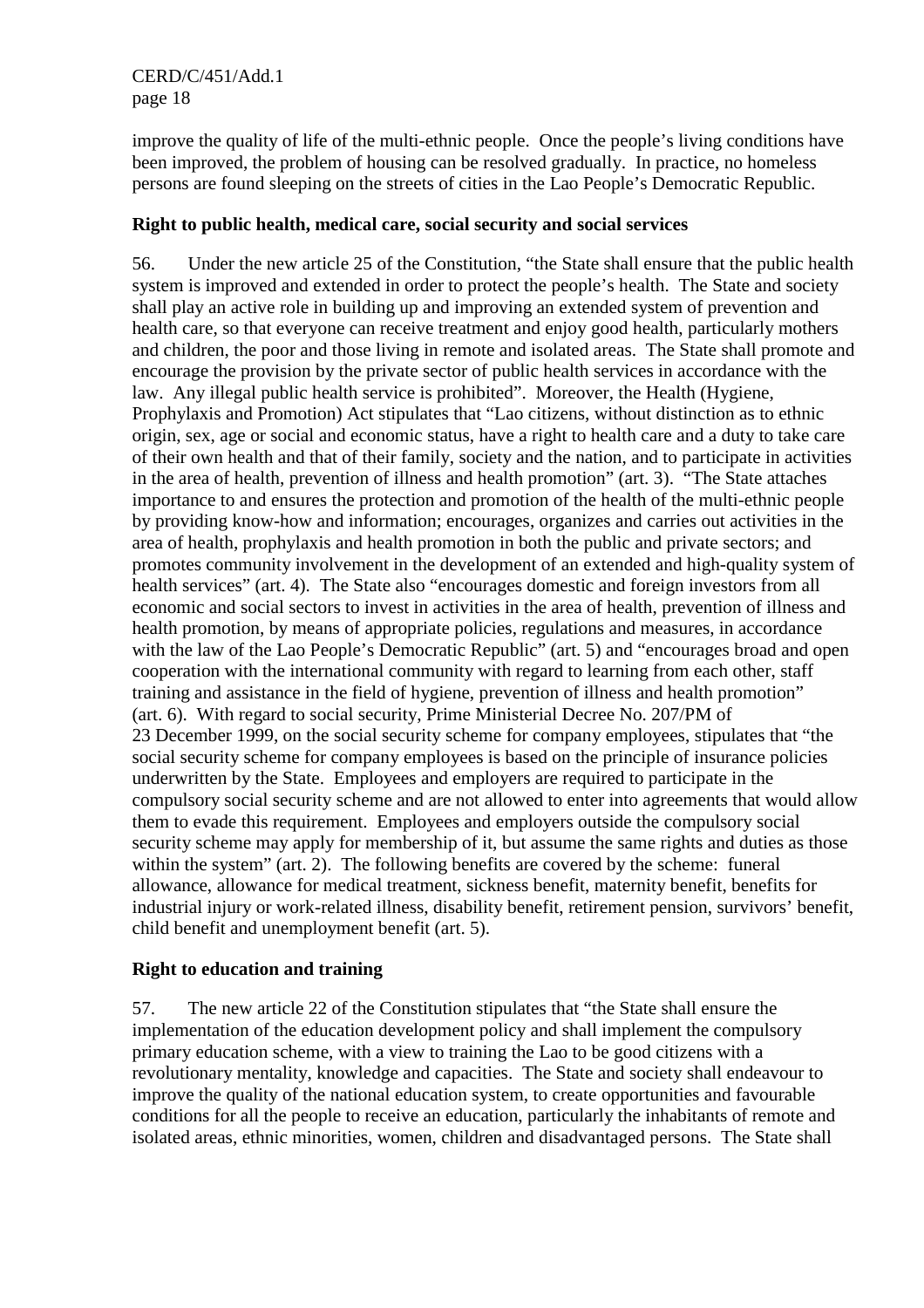## CERD/C/451/Add.1 page 19

promote and encourage investment by the private sector in the development of the national education system in accordance with the law". Moreover, the Education Act stipulates that "Lao citizens, without distinction as to ethnic origin, race, religion, sex, age or social status, have the right to education" (art. 3); education "is a public function and the State is directly responsible for the development of the national education system. At the same time, it shall encourage all economic sectors to invest and participate in education by means of appropriate policies on credit and tax exemptions, thereby creating favourable conditions for the development of high-quality education. In pursuing this policy, the State shall pay attention to ethnic minorities in remote and isolated regions, disadvantaged women and talented individuals" (art. 5). "Pupils and students all have equal rights in the education system. Schools, educational institutions and the organizations administering the education system at all levels shall ensure equality between the sexes and ethnic groups in education" (art. 22). "The State shall provide a scheme to support pupils and students from ethnic minorities in remote and isolated regions, disadvantaged female students, excellent students and good students from poor families. At the same time, it shall encourage individuals and social organizations to help these students in appropriate ways" (art. 23). In implementing this Act, the Lao Government has constantly striven to improve and develop the education system in both quantitative and qualitative terms. Thus, in 2002-2003, the country had:

820 crèches and nursery schools, with 38,979 pupils, of whom 19,592 were girls;

8,486 primary schools (for the 11,640 villages in the country), with 875,300 pupils (of whom 399,570 were girls), including 278,387 pupils (of whom 119,508 were girls) from ethnic groups; 13 boarding schools for pupils from ethnic groups, of whom 5,513 (including 1,331 girls) received government scholarships;

879 secondary schools (public and private), with 348,309 pupils (of whom 145,898 were girls), including 49,515 pupils (of whom 15,542 were girls) from ethnic groups;

10 training colleges for primary- and secondary-school teachers, with 6,886 trainee teachers (of whom 3,444 were girls), including 402 trainees from ethnic groups (including 292 girls);

31 vocational and technical colleges, with 19,507 students (including 8,540 girls);

The various professional training institutions and National University of Laos, with 25,270 students in all (including 8,983 girls), or 563 students per 100,000 inhabitants;

A literacy rate among persons in the target group (those aged over 15) of 70 per cent.**<sup>11</sup>**

#### **Right to equal participation in cultural activities**

58. According to the Constitution, "Lao citizens, women and men alike, have equal rights in the sociocultural sphere" (art. 37) and "have the freedom to create artistic and literary works and engage in cultural activities that do not conflict with the provisions of the law" (art. 45). "All ethnic groups have the right to maintain and develop their own customs, traditions and cultures, in addition to those of the nation" (art. 8).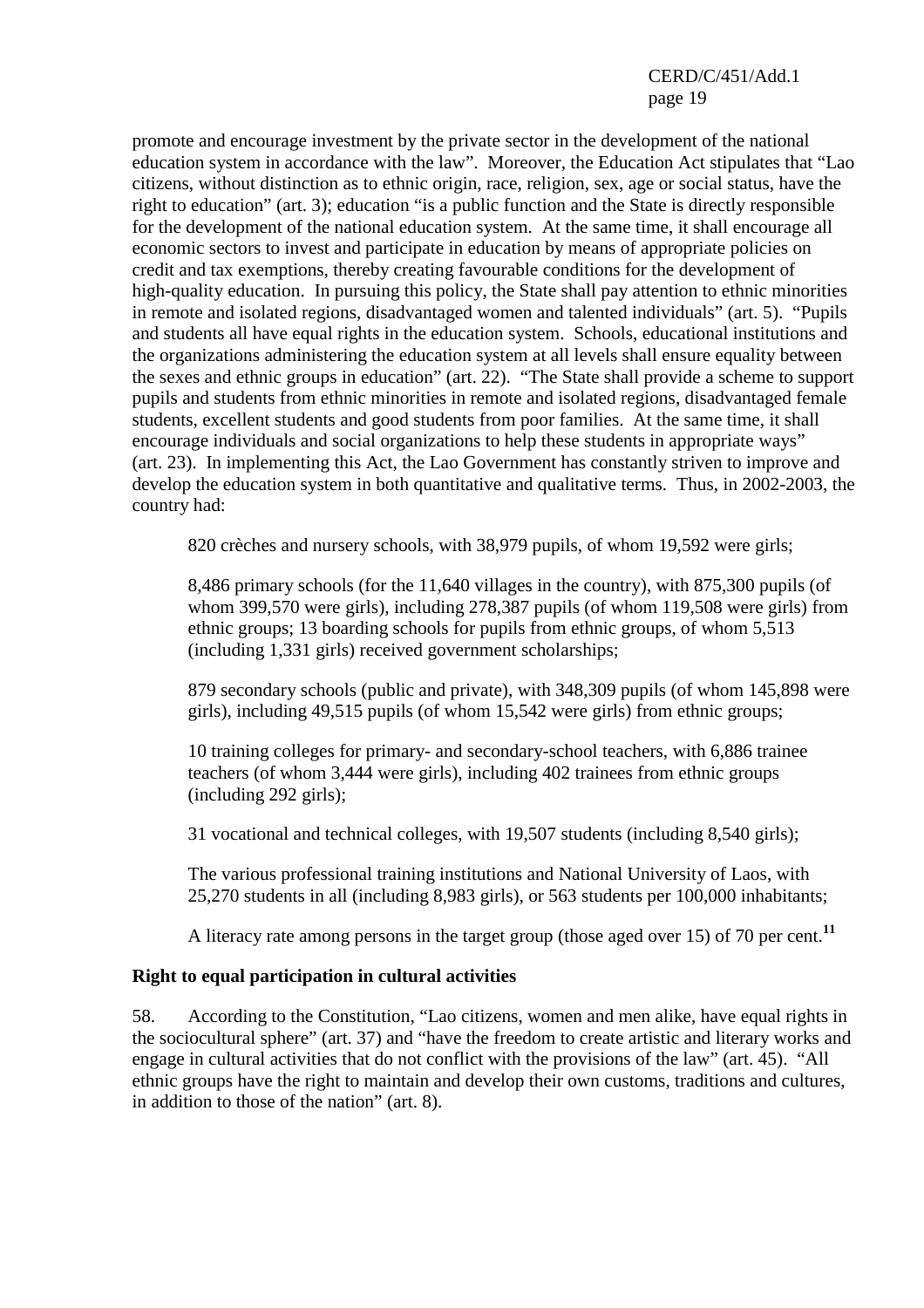## **Right of access to any place or service intended for use by the general public**

59. The Lao People's Democratic Republic has no law or regulation denying access to such places or services to persons of a given race or ethnic group. Such places and services are open to all without discrimination of any kind.

## **Article 6**

### **Measures taken to ensure protection for all against any acts of racial discrimination**

60. There are in principle three institutions that are competent to deal with problems relating to ethnic groups: the Lao Front for Nation Building, the National Assembly's Ethnic Affairs Commission and the people's courts.

61. FLEN's task is to educate all the ethnic groups in order to awaken their spirit of patriotism, establish solidarity and harmony and ensure equality between them. If there is discontent or hostility between the ethnic groups, or disputes within the local population, the local branch of FLEN helps the relevant local authority to resolve the matter (see above, paras. 18-19).

62. The task of the National Assembly's Ethnic Affairs Commission is to monitor, oversee and promote the application of the Constitution and the law in areas relating to ethnic groups and rural development, and the implementation of the national socio-economic development plans and the State budget programme for ethnic affairs and rural development; and to submit problems and proposed solutions in respect of ethnic matters to the National Assembly or its Standing Committee for consideration.<sup>12</sup> The Commission receives petitions or proposals from the general public through the respective electoral constituency's representative in the National Assembly. The matter may, however, be resolved at the local level, through FLEN and the relevant local authority, before it is put before the Commission.

63. The task of the people's courts is to consider and rule on civil and criminal cases without regard to the parties' ethnic origin. If a judge, or the court as a whole, shows partiality or hostility to one of the parties based on the latter's membership of an ethnic minority, then the party has the right to challenge the judge or judges or seek annulment of the court ruling, in accordance with the provisions of the Code of Civil Procedure or the Code of Criminal Procedure,<sup>13</sup> as applicable. Similarly, the Office of the Public Prosecutor, whose mandate is to monitor and oversee the application of the law on the part of investigating and trial judges as well as during court proceedings, and to monitor the enforcement of court rulings, also has the right to challenge such a ruling or seek its annulment.**<sup>14</sup>** No cases of ethnic or racial discrimination have yet come before the courts. In all disputes between members of a particular ethnic group or members of different groups, and in cases of errors by officials in the application of the Government's ethnic policy that may have given rise to discontent within a given ethnic group, amicable settlements have been reached at the local level.

#### **Measures taken to guarantee to all the right to seek reparation or satisfaction**

64. The Code of Civil Procedure guarantees individuals the right to bring an action in law to safeguard any rights or interests that may have been violated or challenged by others (art. 2).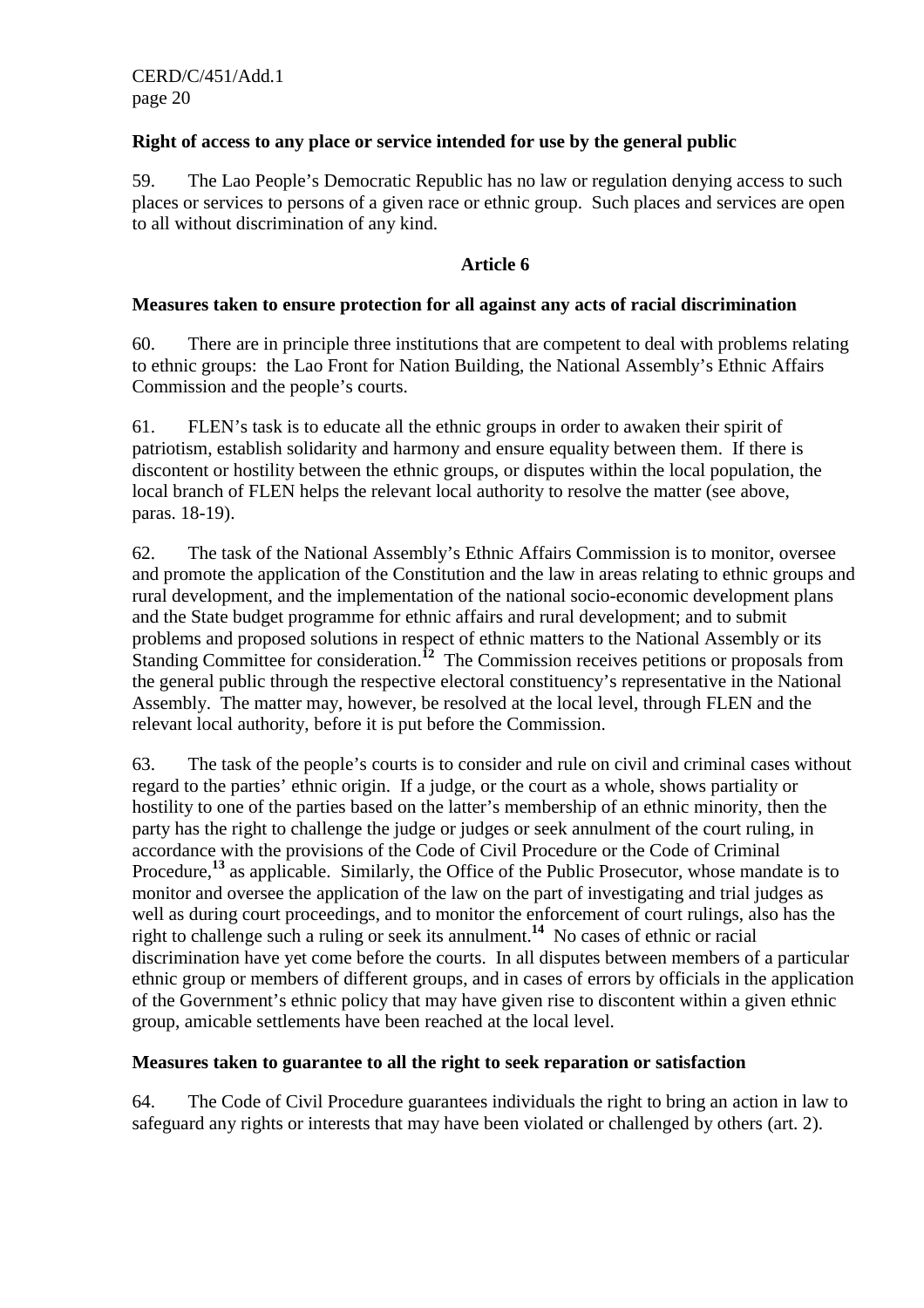CERD/C/451/Add.1 page 21

Applications must include the applicant's family name, given name and domicile, the defendant's family name, given name and domicile, the facts leading up to the application and any supporting evidence; they must include a request for compensation and state the amount sought, as well as any other required documents (art. 42). Before a case comes to court, however, either of the parties may first ask the village head to attempt to obtain an amicable settlement (art. 53).

65. At the village level, there is a dispute-settlement unit comprising the village head, who acts as chair, a representative of FLEN, a representative of UFL, a representative of JPRL, and up to three veterans' representatives. The unit is a village-level body for conciliation in village disputes; its task is to assist the administrative authorities in this regard, build up a body of case law, further citizens' rights and interests, publicize legislation and regulations, encourage the multi-ethnic population of the village to observe and strictly apply the law, and coordinate closely with judicial and other relevant organisms.**<sup>15</sup>**

#### **Article 7**

#### **Measures taken in the area of education and teaching**

66. The right to education has been touched on in paragraph 57 above. Under the Education Act, the national education system comprises a school arm and a non-school arm, which operate in parallel at every level of study, offering the same subjects and having equal status (art. 7).

67. The school system provides the following levels of study:

 (a) Pre-school education, which includes crèches and nursery schools, aims to nurture the child's body, mind and spirit, and his or her intelligence, conduct and aptitudes, in preparation for primary school. Crèches take children from the age of 3 months up to 3 years and nursery schools from age 3 up to primary school age (art. 8.1);

 (b) Primary schooling is compulsory and free of charge for Lao multi-ethnic children from the age of 6, and lasts five years. The State takes appropriate measures to guarantee Lao citizens of school age the opportunity to attend school. The administrative authorities, parents and guardians must ensure that children of school age receive compulsory primary education (art. 8.2);

 (c) Secondary education has two cycles: the first lasts three years and should provide general education and condensed basic technical training; the second is in two parts:

General or ordinary level, which lasts three years and offers general education and condensed basic technical training;

Initial vocational training, which offers a range of appropriate subjects in various forms, with the aim of providing an occupation that is in line with the country's socio-economic development needs, taking into account the demands of the labour market and the individual's own occupational requirements (art. 8.3).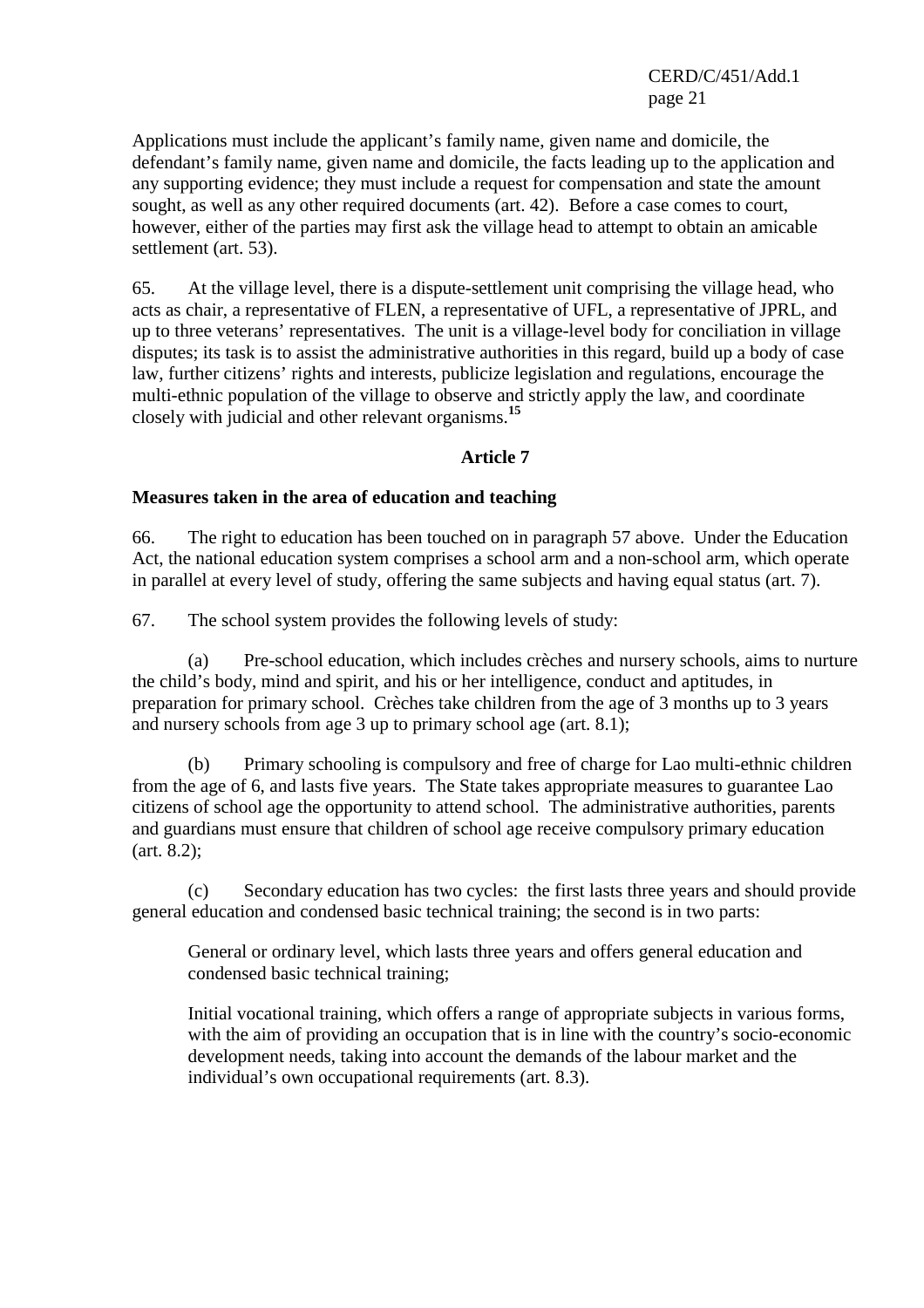CERD/C/451/Add.1 page 22

The State has a duty to develop secondary education in such a way as to create favourable conditions for Lao citizens to acquire the knowledge and skills that will enable them to enter an occupation or continue their education;

 (d) Intermediate vocational training follows on from the second cycle of secondary education and aims to produce technicians and mid-level professionals with the knowledge and skills to be of service to society and themselves (art. 8.4);

(e) Higher education has two components:

General, which has several stages, preparatory, first degree and postgraduate, and is taught at higher education institutes and universities;

Advanced vocational training, which is taught in the various institutes (art. 8.5).

68. The non-school system is a form of education that aims to make teaching services available to the people and to workers, with no limitation as to age or time and place of study. The system was set up to enable those among the multi-ethnic population who do not have the chance to study, or who are unable to do so within the school system, or have a regular job, to continue receiving an education (art. 9).

69. The curriculum for each class and each section of the school and non-school systems must be in line with Party policy, the Government's education and training goals, the country's socio-economic development, developments in science and technology, and the global environmental situation (art. 17).

70. The Government's aim in education and training is to produce good citizens who are skilled and cultured and have a spirit of patriotism and devotion to the regime of popular democracy, a desire for solidarity and harmony between the ethnic groups, and a knowledge of the legal system and the ability to make use of it, who will cherish and defend the nation's finest cultures and traditions, and understand how to protect the environment and natural resources and participate appropriately in international relations in order to help safeguard and foster the development of their country (art. 1).

71. As things stand at present, the Government is not yet in a position to include in the education curriculum the aims and principles of the Charter of the United Nations, the Universal Declaration of Human Rights, the United Nations Declaration on the Elimination of All Forms of Racial Discrimination and the International Convention on the Elimination of All Forms of Racial Discrimination, for Lao teachers have not yet been given appropriate training in human rights. However, the fact that, within the Lao education system, there are pupils and students from the various ethnic groups at every level and in each arm or stage of the system, and in every class, and that the curriculum is consistent with Party policy and the Government's education and training goals, amply demonstrates that there is no discrimination in this area and that the system complies with the aims and principles of the Charter of the United Nations.

#### **Role of institutions and associations**

72. The Government's policy on cultural affairs aims to conserve, create and develop a culture of a national, popular and progressive nature. To that end, it is important to examine the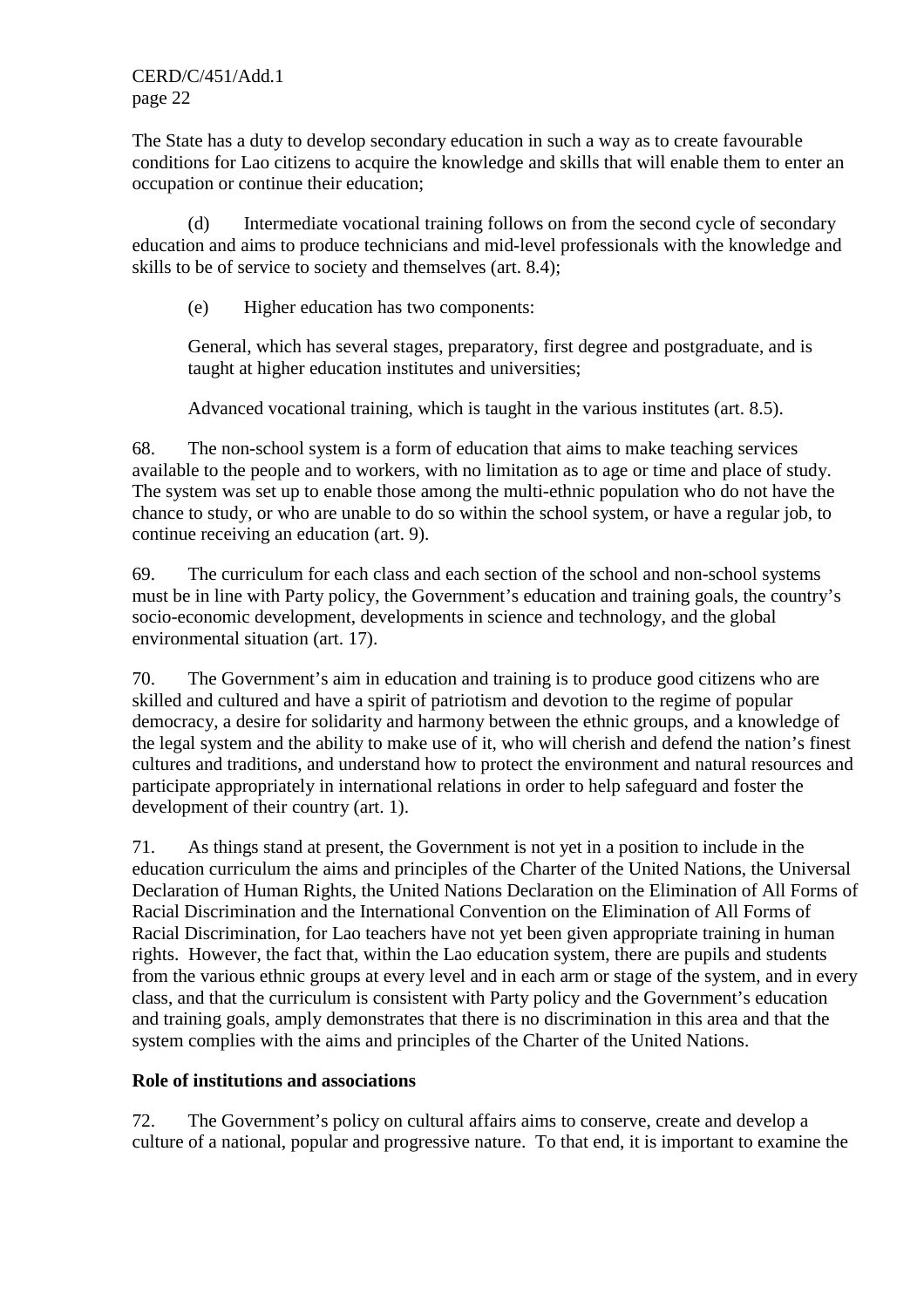finest values of the cultures of the various ethnic groups and seek out the common elements that together make up the culture of the national community; encourage broad popular participation in cultural activity; and promote the establishment of a common human civilization.

73. Based on this policy, new article 23 of the Constitution provides that "the State shall encourage the preservation of the finest national and ethnic cultural identities and traditions, while also adopting selected elements of universal progressive culture. The State shall promote activities in the area of culture, the arts, literature and creativity, manage and protect the cultural, historic and natural heritage, and maintain and restore historic monuments and artefacts and sacred sites". The Ministry of Information and Culture has therefore made the Government's cultural policy part of the spiritual development of the people, through a variety of traditional artistic and cultural activities taken from each ethnic group, such as singing competitions, art exhibitions, theatre performances, fashion shows, costume exhibitions and traditional festivals, which it publicizes through the media. The exploration and revival of the arts and cultures of the various ethnic groups was strongly and constantly encouraged as part of the Year of Lao Tourism (2000-2001), and this helped to enhance the nation's cultural diversity: thus, archaeological sites, libraries and cultural monuments have been restored,**<sup>16</sup>** research has been carried out in scientific and cultural fields, books on Lao history have been written and a variety of products produced. Efforts have also been made to teach the multi-ethnic population to leave behind outdated customs and ways of life that have an adverse effect on production, lifestyle, solidarity and harmony within and between the ethnic groups.

### **Role of the media**

74. According to new article 23, paragraphs 3 and 4, of the Constitution, "the State shall ensure that the mass media are made capable of contributing to the protection and development of the country. Any use of the mass media to harm the national interest or undermine the Lao people's finest traditions or dignity is prohibited". All the media in the Lao People's Democratic Republic - press, radio and television - belong to or are controlled by the State. The Government has stepped up its information and propaganda efforts in minority ethnic regions in various ways, notably through broadcasts of radio programmes suited to the tastes and lifestyles of the groups in question in their own languages; particular care has been taken to improve the quality of programmes in Hmong and in Kamu, and in other languages where necessary. Efforts have also been made to increase the length of programmes and the strength of certain stations broadcasting to remote or isolated areas where atmospheric conditions are problematic, and to improve the quality of broadcasts by ethnic groups in the south of the country (Savannakhet and Champassak) by providing them with technicians and presenters who speak their languages. The overall objective is to ensure that these ethnic groups are fully aware of the Party's and the Government's political line, the situation within the country, and the rights and duties of citizens. At the same time, the Government has attempted to introduce these groups to modern technologies applicable to production methods and lifestyle, and provide general information on economic and social issues.

75. With regard in particular to information on human rights, and the aims and principles of the international human rights instruments to which the Lao People's Democratic Republic is a party, the Government organizes radio and television programmes every year for International Children's Day (to publicize the rights of the child), United Nations Day (to publicize the aims and principles of the Charter of the United Nations), and Human Rights Day. In connection with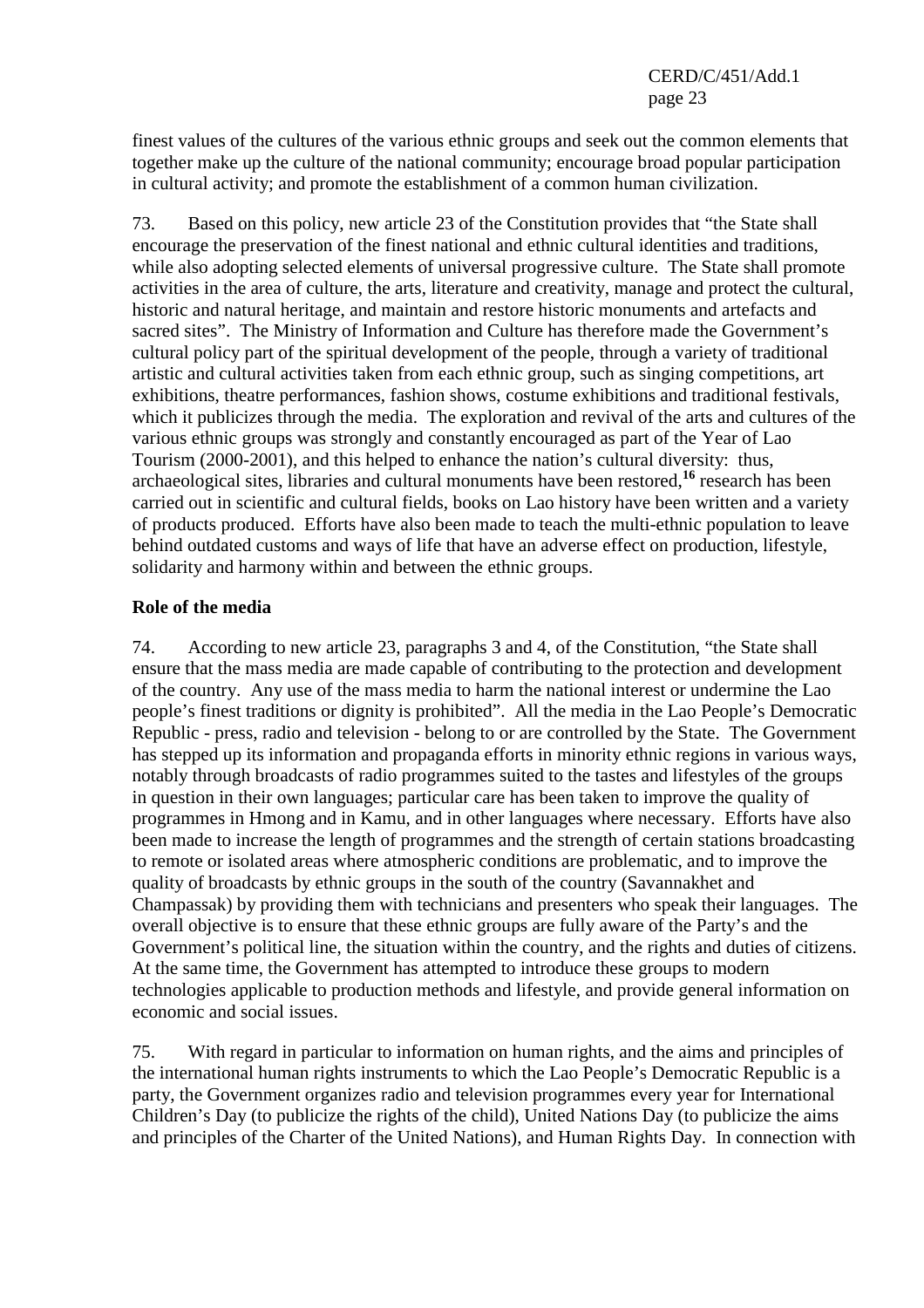Human Rights Day, and to mark the fiftieth anniversary of the Universal Declaration of Human Rights, the Government - with the assistance of the Australian Government - arranged to have a number of the human rights conventions to which the Lao People's Democratic Republic is a party translated into Lao and published for distribution to officials in the various government departments to make them aware of their rights and obligations under these conventions.

76. With the assistance of the Finnish Government and the United Nations Development Programme (UNDP) - project No. LAO/00/006, on international legislation - the Ministry of Foreign Affairs has also had some other human rights conventions translated and published, and in 2003 it organized several seminars on international law and human rights for members of the National Assembly and officials of the various ministries and services involved in the application of the law in the capital and the provinces. The seminars focus on certain basic principles of international law and some of the main human rights instruments, including the Universal Declaration of Human Rights, the International Covenant on Civil and Political Rights, the International Covenant on Economic, Social and Cultural Rights, the International Convention on the Elimination of All Forms of Racial Discrimination, the Convention on the Elimination of All Forms of Discrimination against Women and the Convention on the Rights of the Child.

77. As part of the same project, the Ministry of Foreign Affairs has also had a document that was provided to the Government by UNDP, on participation by the Lao People's Democratic Republic in the multilateral treaties deposited with the Secretary-General of the United Nations, translated into Lao, published, and distributed to the various government services.

78. In late 2002, the Lao People's Democratic Republic set up a bilateral working group on human rights with Sweden and, in early 2004, another working group on good governance and human rights with the European Union, with a view to enhancing understanding of the issue of implementation of human rights in the Lao People's Democratic Republic. The Swedish-Lao group held two meetings and the Swedish side expressed its satisfaction with the Lao People's Democratic Republic's achievements in the area of human rights.

79. With regard to attitudes of tolerance and friendship between nations, whether in cultural or other areas, the Lao Government has consistently applied the State's foreign policy as expressed in article 12, paragraph 1, of the Constitution: "The Lao People's Democratic Republic applies a foreign policy based on peace, independence, friendship and cooperation; it develops its relations and cooperation with all countries on the basis of the principles of peaceful coexistence, mutual respect for independence, sovereignty and territorial integrity, non-interference in internal affairs, equality and mutual benefits."

80. The Government of the Lao People's Democratic Republic hopes that the above information will give the Office of the United Nations High Commissioner for Human Rights and the Committee on the Elimination of Racial Discrimination an understanding of the true situation in the Lao People's Democratic Republic and the efforts the country has made to fulfil its international obligations as a party to the International Convention on the Elimination of All Forms of Racial Discrimination. The Lao People's Democratic Republic stands ready to provide further information to the Committee if required.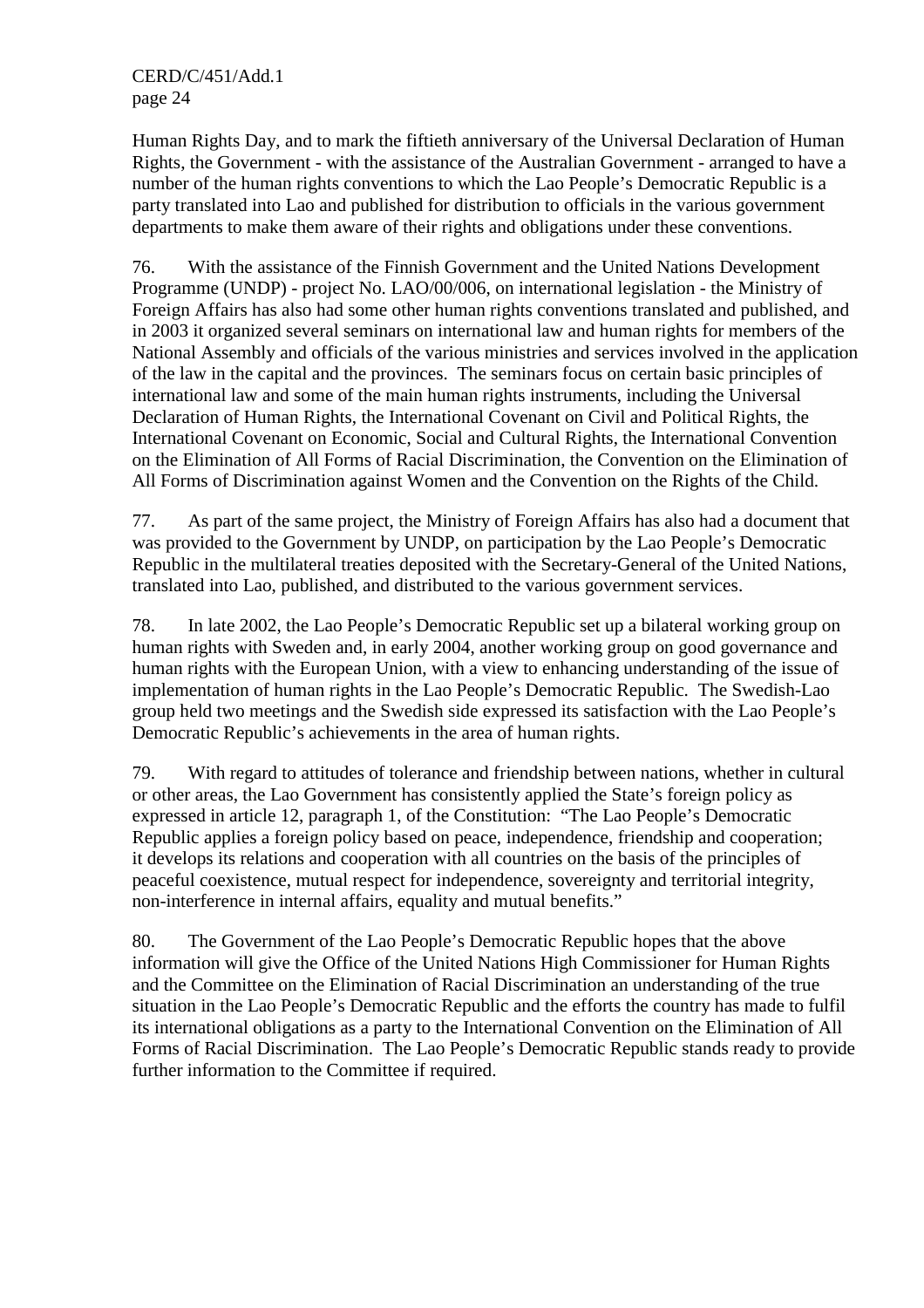CERD/C/451/Add.1 page 25

#### **Notes**

<sup>1</sup> When the first census was taken, in 1985, the Lao population was 3,584,803. The second census, taken in 1995, gave a figure of 4,575,000. Between 1985 and 1995, the average rate of population growth was 2.5 per cent per year. At that rate, the Lao population was expected to reach 5.3 million by 2003.

<sup>2</sup> Until 1981, the ethnic groups that made up the Lao national community were divided into three nationalities and 68 ethnic groups, depending on where they lived: (1) the Lao Loum, who live in the plains and along river banks and practise flooded rice paddy farming, comprise 12 ethnic groups; (2) the Lao Theung, who live on the high plateaux and mountainsides above 700 metres altitude, comprise 36 ethnic groups; (3) the Lao Sung, who live in the mountains above 1,000 metres, comprise 20 groups. The Lao Front for Nation Building, beginning in 1989, undertook extensive ethnological research in coordination with relevant technical services and with the cooperation of the entire population, and concluded that there are 49 ethnic groups, which fall into four language families: Lao-Tai, which is spoken by eight groups, representing 66.5 per cent of the population; Mon-Khmer, spoken by 32 groups (23.5 per cent); Hmong-Iumian, spoken by two groups (7.5 per cent); and Tibeto-Chinese, spoken by 7 groups (2.5 per cent). The Lao Front for Nation Building recently submitted this new classification to the National Assembly for official approval. Once it has been approved, the old nomenclature, Lao Loum, Lao Theung and Lao Sung, will cease to be used as it no longer reflects the true situation.

<sup>3</sup> This figure was down to 34 per cent in 2002.

<sup>4</sup> FLEN is a political organization that aims to forge political unity and comprises representatives of all social strata: workers, peasants, young people, women, intellectuals, religious figures, influential personalities, tribal chiefs, businessmen and others. It was established on 20 February 1979 to replace the Lao Patriotic Front established on 6 January 1956.

<sup>5</sup> The Lao People's Revolutionary Youth League, the Union of Lao Women and the Federation of Lao Trade Unions also comprise representatives of all ethnic groups.

**6** FLEN Programme of Action for the period 2001-2005, section II.

<sup>7</sup> Good citizen, good development and good cultural family.

**8** According to a World Bank study conducted in 1995, approximately 46 per cent of the total population and 53 per cent of the rural population still live in poverty on an annual per capita income of less than US\$100.

**9** First Five-year Plan 1981-1985; Second Five-year Plan 1986-1990; Third Five-year Plan 1991-1995; Fourth Five-year Plan 1996-2000; Fifth Five-year Plan 2001-2005.

**<sup>10</sup>** Statistics provided by the Civil Service Department of the Office of the Prime Minister.